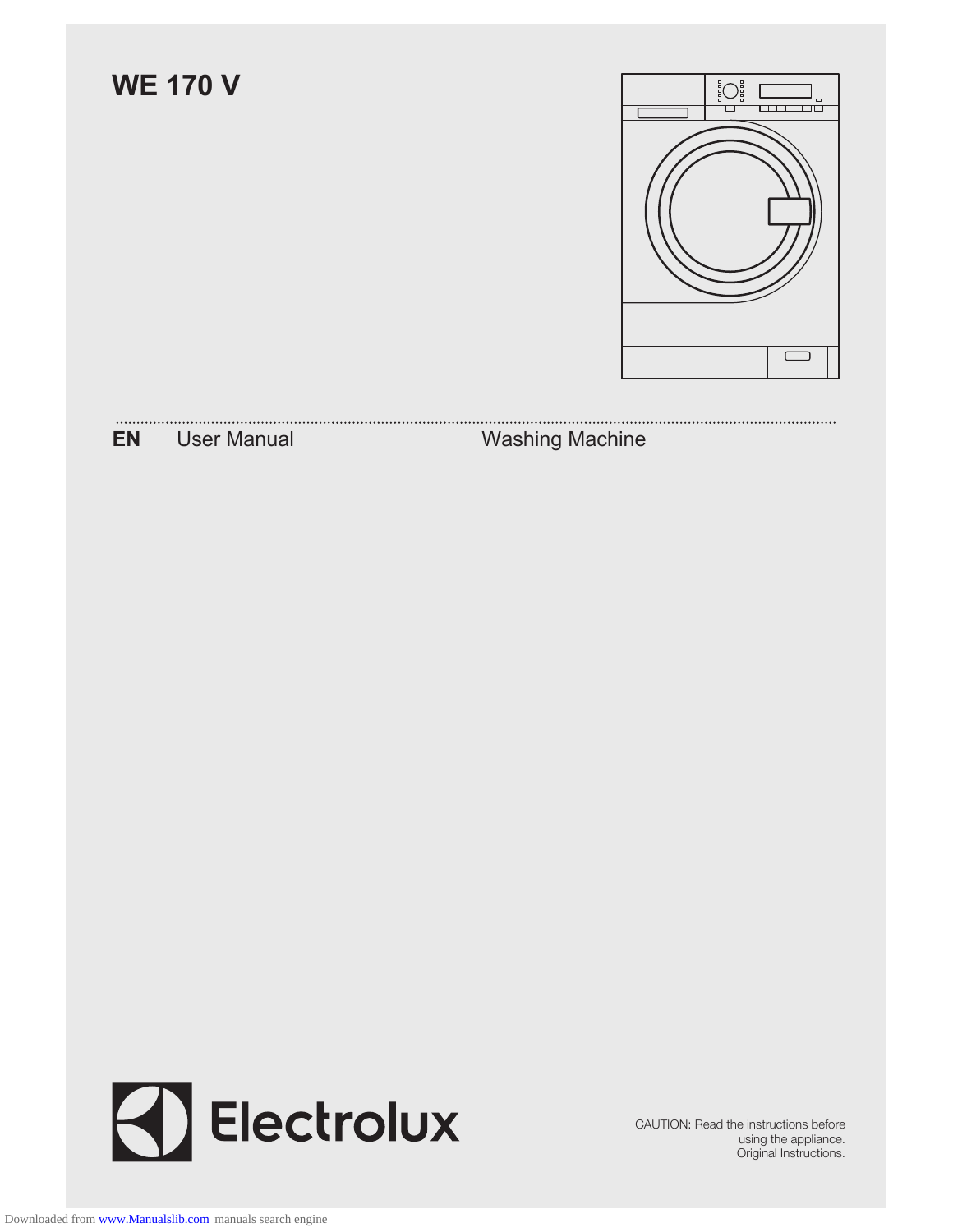## **CONTENTS**

## WE'RE THINKING OF YOU

Thank you for purchasing an Electrolux appliance. You've chosen a product that brings with it decades of professional experience and innovation. Ingenious and stylish, it has been designed with you in mind. So whenever you use it, you can be safe in the knowledge that you'll get great results every time. Welcome to Electrolux.

## CUSTOMER CARE AND SERVICE

Always use original spare parts.

When contacting our Authorised Service Centre, ensure that you have the following data available: Model, PNC, Serial Number.

The information can be found on the rating plate.

 $\Box$  Read the instructions before using the appliance

 $\langle \underline{P} \rangle$  Warning / Caution-Safety information



 $[\mathbf{E}]$  Fnvironmental information

Subject to change without notice.

## 1. A SAFETY INFORMATION

Before the installation and use of the appliance, carefully read the supplied instructions. The manufacturer is not responsible if an incorrect installation and use causes injuries and damages. Always keep the instructions with the appliance for future reference.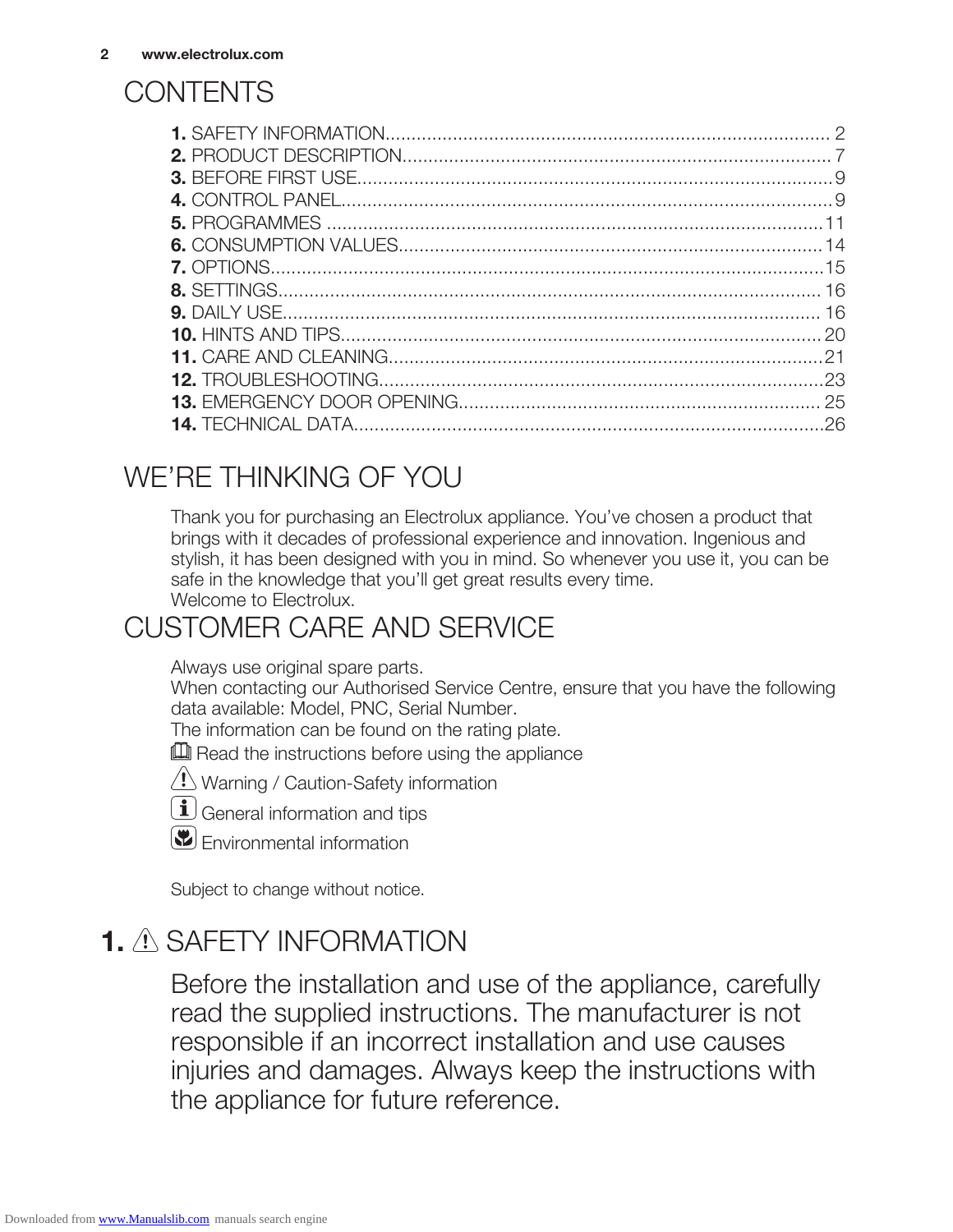## **1.1** Children and vulnerable people safety

- This appliance can be used by children aged from 8 years and above and persons with reduced physical, sensory or mental capabilities or lack of experience and knowledge if they have been given supervision or instruction concerning use of the appliance in a safe way and understand the hazards involved.
- Children less than 3 years of age should be kept away unless continuously supervised
- Do not let children play with the appliance.
- Keep all packaging away from children.
- Keep all detergents away from children.
- Keep children and pets away from the appliance door when it is open.
- Cleaning and user maintenance shall not be made by children without supervision.

## 1.2 Installation

- Obey the installation instruction supplied with the appliance.
- Make sure that the appliance is stable during transportation.
- Make sure that the appliance is disconnected from the electricity supply during installation, maintenance and repairs and cannot be reconnected until all work has been carried out.
- Remove all the packaging and the transit bolts.
- Keep the transit bolts. When you move the appliance again you must block the drum.
- Always be careful when you move the appliance because it is heavy. Always wear safety gloves.
- This appliance is for indoor use only.
- Do not install or use a damaged appliance.
- Do not install or use the appliance where there is risk of freezing or where it is exposed to the weather (e.g. directly to the sunlight, humid and dusty location).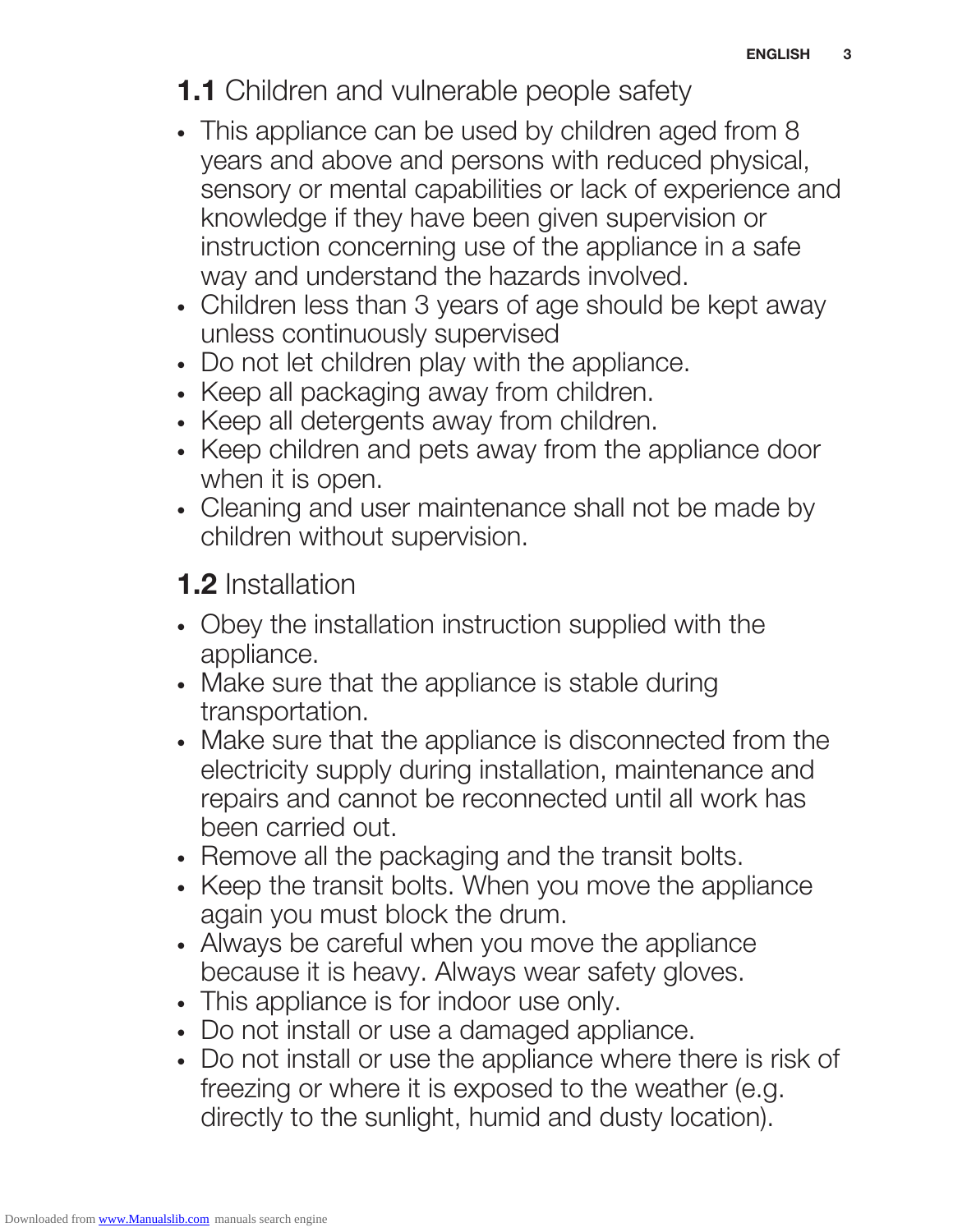- Make sure that all health and safety regulations are obeyed when the appliance is installed in a commercial/ public environment.
- Do not install the appliance in a moving platform (e.g. on a ship).
- Make sure that the floor where you install the appliance is flat, stable, heat resistant and clean.
- Make sure that there is air circulation between the appliance and the floor.
- The ventilation openings in the base (if applicable) must not be obstructed by a carpet.
- Adjust the feet to have the necessary space between the appliance and the carpet.
- Do not install the appliance where the appliance door can not be fully opened.

## **1.3 Electrical Connection**

- The appliance must be correctly earthed. The manufacturer is not responsible for the consequences of an inadequate earthing system.
- Always use a correctly installed shockproof socket.
- Make sure that the electrical information on the rating plate agrees with the power supply. If not, contact an electrician.
- Do not use multi-plug adapters and extension cables.
- Make sure not to cause damage to the mains plug and to the mains cable.
- If the supply cord is damaged, it must be replaced by the manufacturer, its Authorised Service Centre or similarly qualified persons in order to avoid a hazard.
- Connect the mains plug to the mains socket only at the end of the installation. Make sure that there is access to the mains plug after the installation.
- Do not touch the mains cable or the mains plug with wet hands.
- Do not pull the mains cable to disconnect the appliance. Always pull the mains plug.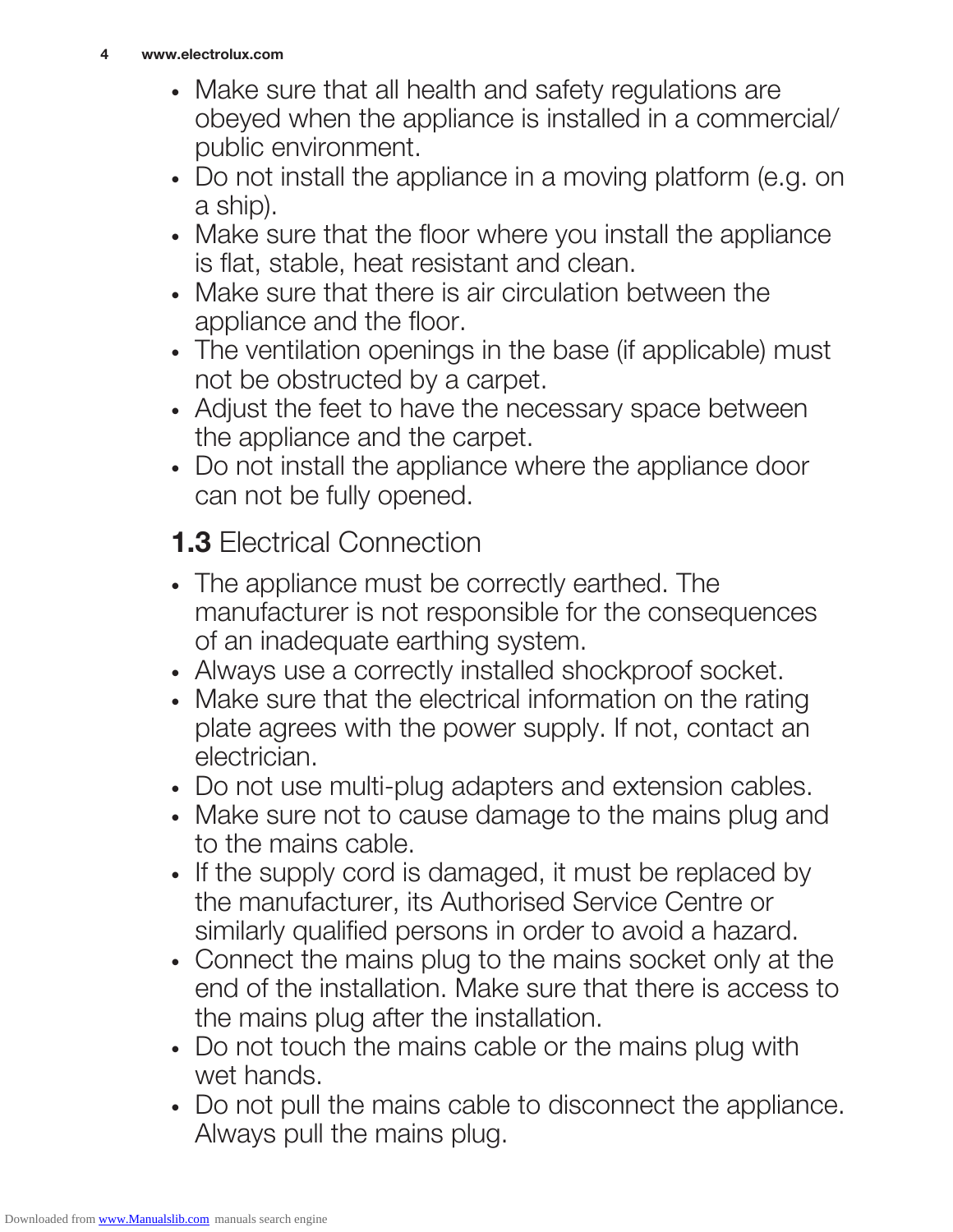- Only for UK and Ireland: The appliance has a 13 amp mains plug. If it is necessary to change the fuse in the mains plug, use a 13 amp ASTA (BS 1362) fuse.
- This appliance complies with the E.E.C. Directives.

## 1.4 Water connection

- Make sure not to cause damage to the water hoses.
- The appliance is to be connected to the water mains using the new supplied hose-sets. Old hose sets must not be reused.
- Before you connect the appliance to new pipes or pipes not used for a long time, let the water flow until it is clean.
- The operating water pressure (minimum and maximum) must be between 0,5 bar (0,05 MPa) and 8 bar (0,8 MPa).
- The first time you use the appliance, make sure that there is no leakage.

## 1.5 Use

- Do not change the specification of this appliance.
- Obey the safety instructions on the detergent packaging.
- Obey the maximum load volume of 8 kg (refer to the "Programme chart" chapter).
- Do not put flammable products or items that are wet with flammable products in, near or on the appliance.
- Make sure that you remove all metal objects from the laundry.
- Do not put a container to collect possible water leakage under the appliance. Contact the Authorised Service Centre to ensure which accessories can be used.
- Do not touch the glass of the door while a programme operates. The glass can be hot.

**1.6** Care and cleaning

• Before maintenance, deactivate the appliance and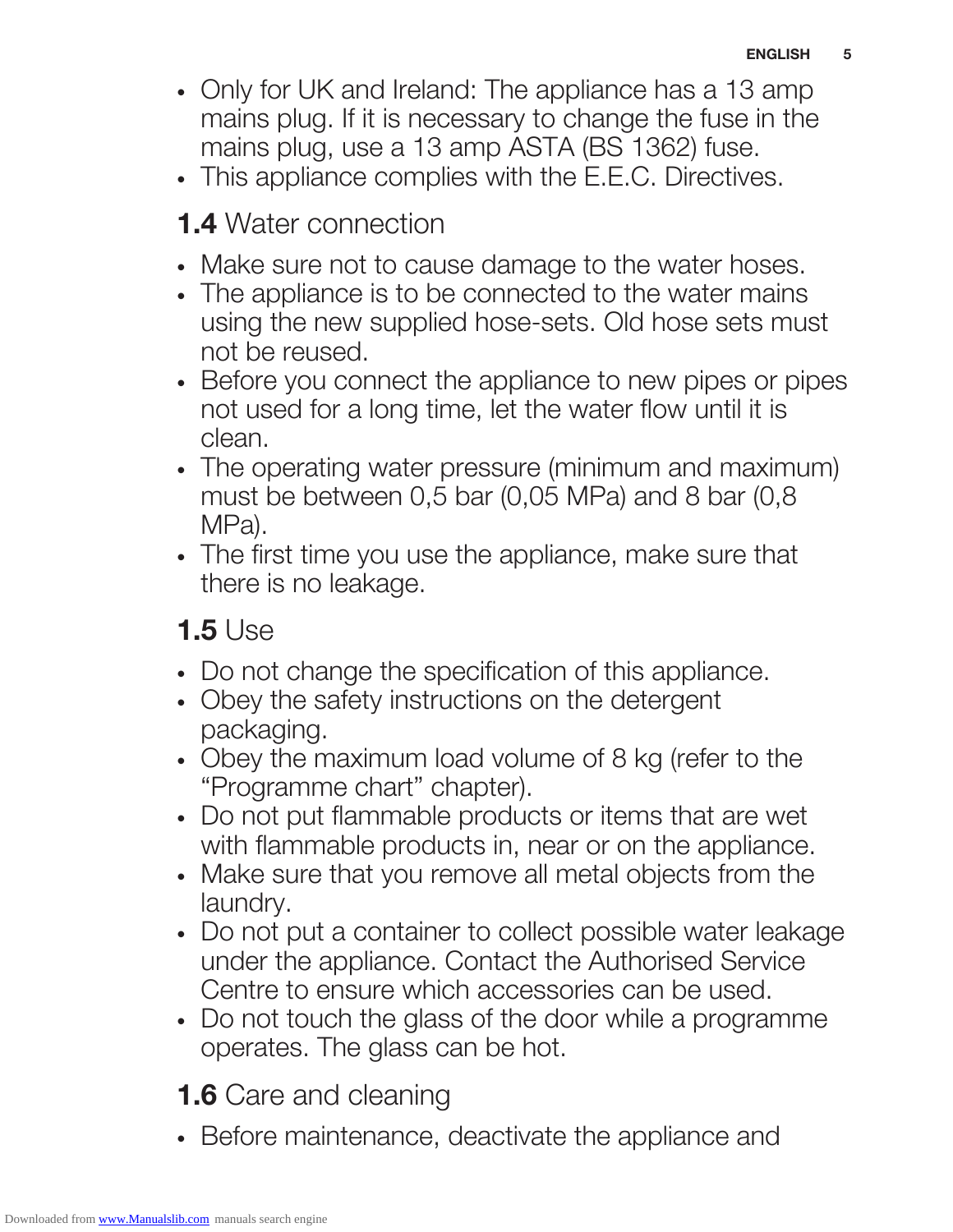disconnect the mains plug from the mains socket.

- Do not use water spray and steam to clean the appliance.
- Clean the appliance with a moist soft cloth. Only use neutral detergents. Do not use abrasive products, abrasive cleaning pads, solvents or metal objects.

## 1.7 Internal light

#### WARNING! **\**

Risk of injury.

- Visible LED radiation, do not look directly into the beam.
- The type of light bulb or halogen lamp used for this appliance is only for household appliances. Do not use it for house lighting.
- To replace the internal light, contact the Authorised Service Centre.

1.8 Service

- Only original spare parts can ensure the safety standards of the appliance.
- Only repairs undertaken by an Electrolux approved service technician are covered by the guarantee.

## 1.9 Disposal

- Disconnect the appliance from the mains supply.
- Cut off the mains cable and discard it.
- Remove the door catch to prevent children and pets to get closed in the appliance.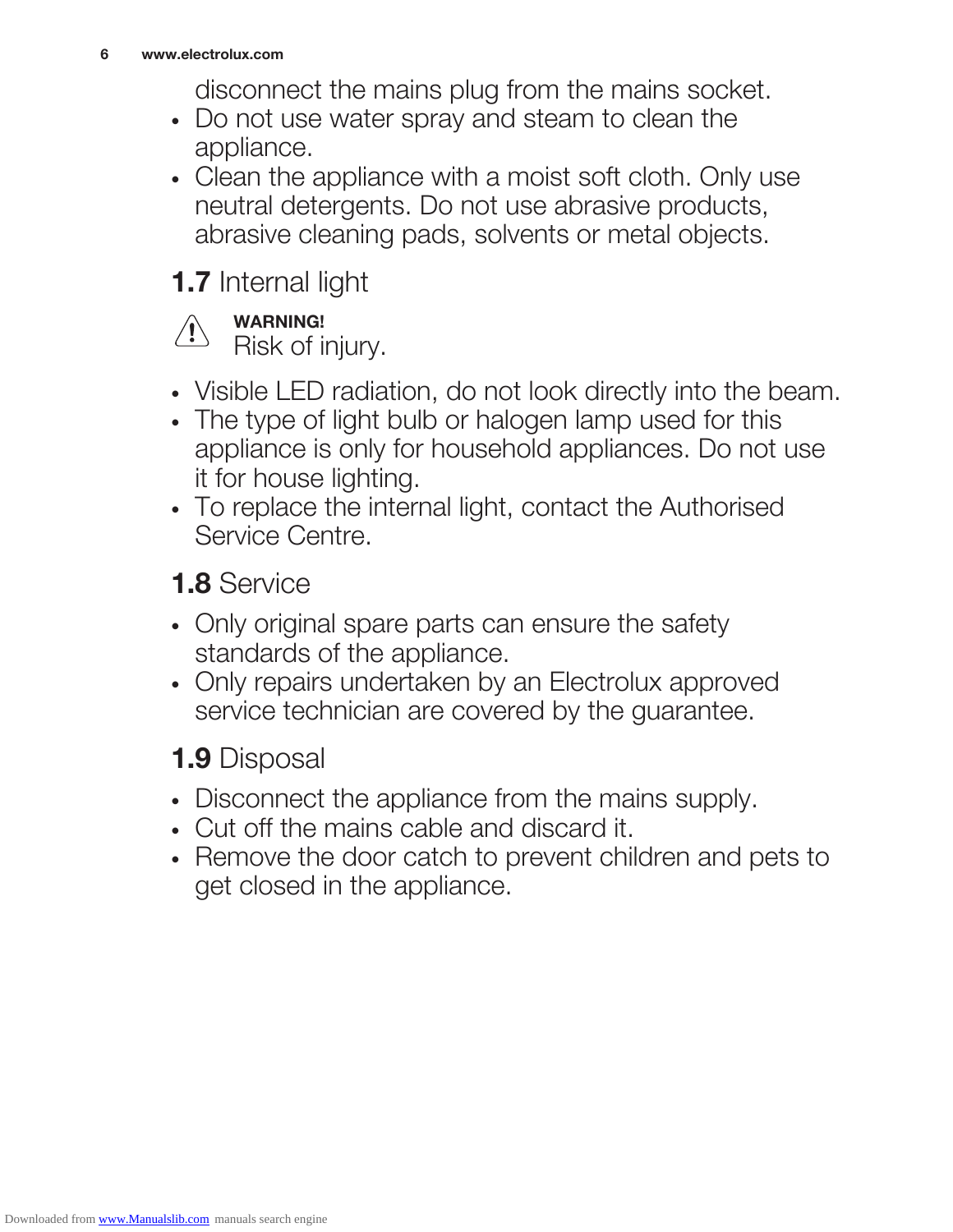## 2. PRODUCT DESCRIPTION

#### 2.1 Appliance overview



#### 1 Worktop

- 2 Detergent dispenser
- Control panel
- 4 Door handle
- Internal light
- 6 Rating plate
- **7** Emergency door opening
- 8 Feet for the appliance level

#### 2.2 Accessories



#### 2.3 Available from your authorized vendor

 $\overline{\mathbf{1}}$ 

Only appropriate accessories approved by Electrolux ensure the safety standards of the appliance. If unapproved parts are used, any claims will be invalidated.

#### 1 Spanner

To remove the transit bolts.

#### 2 Plastic caps

To close the holes on the rear side of the cabinet after the removal of the transit bolts.

#### 3 Inlet hoses

To connect the appliance to the cold and hot water tap: blue cap hose for cold water and red cap hose for hot water.

#### 4 Flap for liquid detergent

To slow down the liquid detergent flow.

#### 5 Drain hose and clamp

To connect the appliance to a drain system. Use the clamp to fix the drain hose tight. If necessary, the drain hose can be cut and shortened.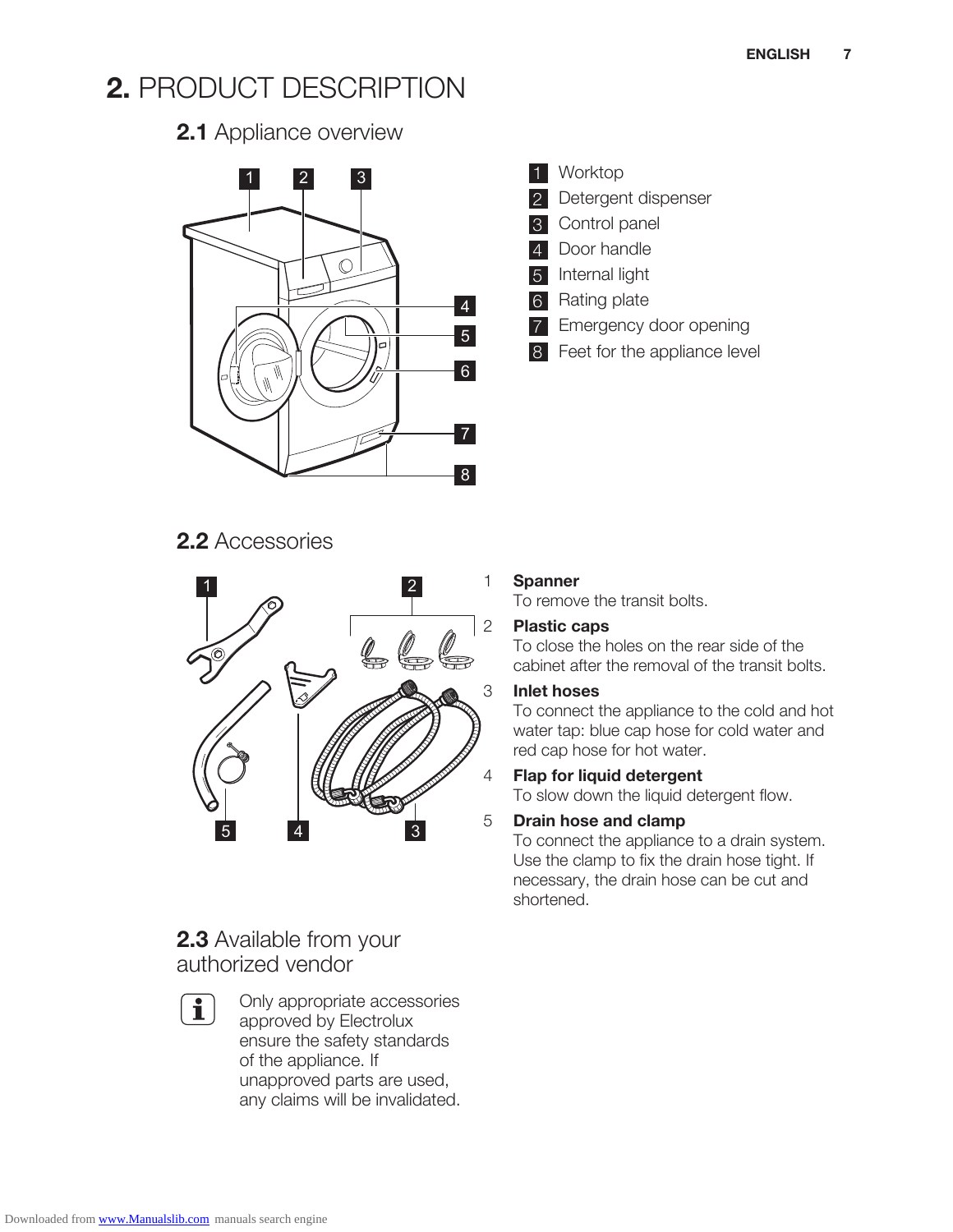$\left( \mathbf{i} \right)$ 

#### Stacking kit



Stacking kit can be used only with the tumble dryers specified in the leaflet. See the leaflet attached. Read carefully the instructions supplied with the accessory.

#### Pedestal with the drawer



To put the appliance higher at the level what helps to easy load and remove the laundry.

The drawer can be used for laundry storage e.g.: towels, cleaning products and more.

Read carefully the instructions supplied with the accessory.

#### Anchoring kit



If you install the appliance on a concrete base, please make sure to order the correct anchoring kit.

Read carefully the instructions supplied with the accessory.

#### Coin operated machine



If the appliance is set in a public place, it can be connected to a coin operated machine.

Read carefully the instructions supplied with the accessory.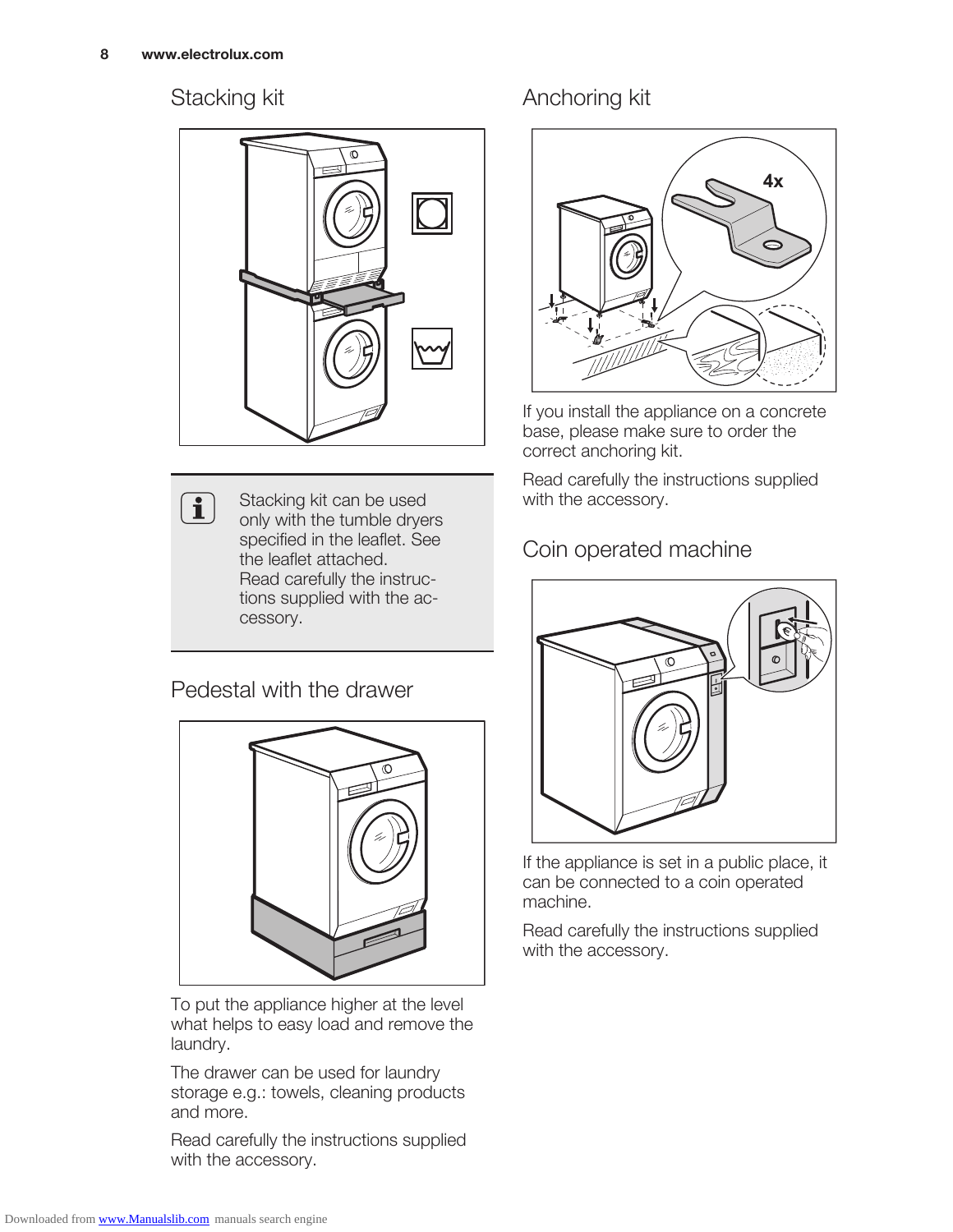

## 3. BEFORE FIRST USE

- 1. Make sure that all transit bolts are removed.
- 2. Make sure that the electrical and water connection are available.
- **3.** Put a small quantity of detergent in the compartment for washing phase.

## 4. CONTROL PANEL

#### 4.1 Control panel description

External detergent dispenser<br>automatically from an external dispenser<br>automatically from an external dispenser automatically from an external dispenser.

> Read carefully the instructions supplied with the accessory.

4. Set and start a programme for cotton at the highest temperature without laundry. This removes all possible dirt from the drum and the tub.

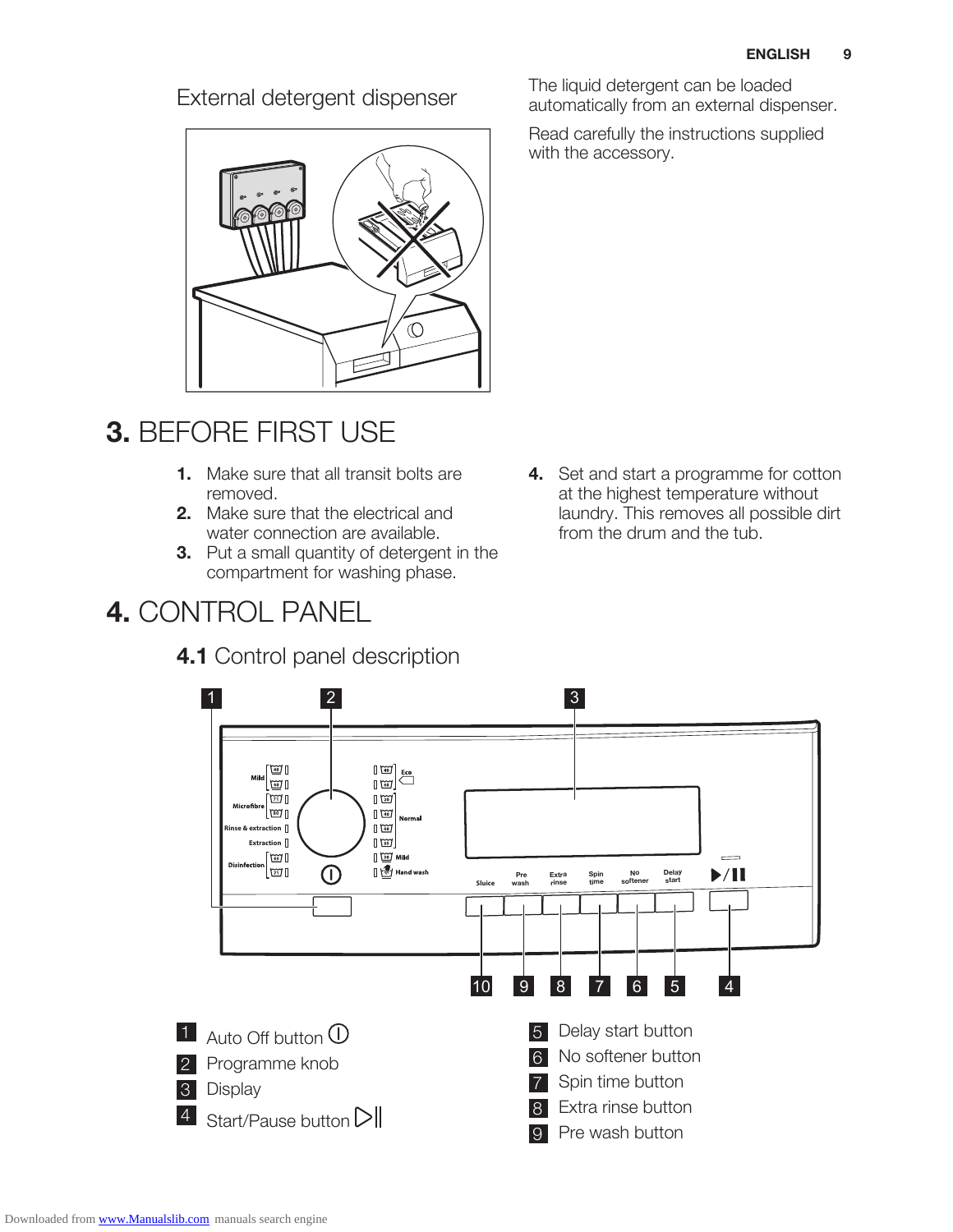

10 Sluice button

### 4.2 Display



#### The display shows:

| A | $\blacksquare$ | The child safety lock is activated.                                                                                                                                         |
|---|----------------|-----------------------------------------------------------------------------------------------------------------------------------------------------------------------------|
|   |                | The child safety lock is deactivated.                                                                                                                                       |
|   |                |                                                                                                                                                                             |
| B | ।‱             | Extra rinse symbol. is the symbol indicating the rinse phase<br>and + lights up when the Extra rinse is selected.                                                           |
|   |                |                                                                                                                                                                             |
|   | <u>ල</u>       | Spin time indicator and symbol. The digit indicates minutes and<br>seconds.                                                                                                 |
|   |                |                                                                                                                                                                             |
| D | $\odot$<br>888 | Delay start indicator.                                                                                                                                                      |
|   | 125            | Programme time<br>When the programme starts, the programme time decreases with<br>steps of 1 minute. The digit indicates hours and minutes.                                 |
|   | 2հ             | Delay start<br>When you press the delay start button, the display shows the delay<br>start time                                                                             |
|   | F2N            | Alarm codes<br>If the appliance has a malfunction, the display shows alarm codes.<br>Refer to «Troubleshooting».                                                            |
|   | Frr            | The display shows this message for some seconds when:<br>you cannot set a function with the washing programme<br>you try to change the washing programme while it operates. |
|   |                | When the programme is completed.                                                                                                                                            |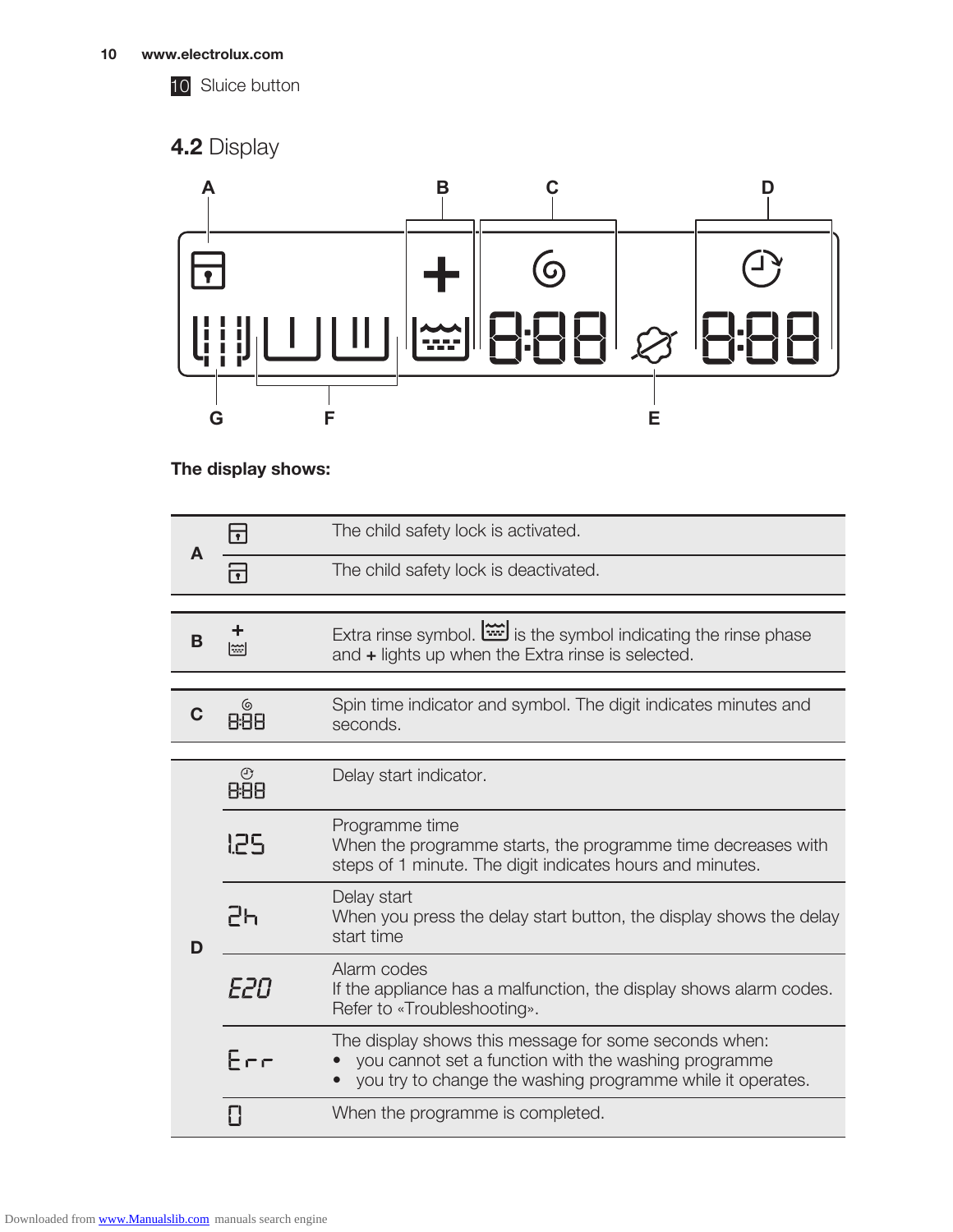

#### The phase symbols

When a programme is set, all the symbols of the phases related to the programme come on.

When the programme starts, only the symbol of the phase in operation flashes. When the pahse is completed, the symbol remains steady lighted up.

|   |               | Pre wash phase |  |  |  |  |
|---|---------------|----------------|--|--|--|--|
|   | $\  \cdot \ $ | Washing phase  |  |  |  |  |
|   | $\Xi$         | Rinse phase    |  |  |  |  |
|   | (ඉ            | Spin phase     |  |  |  |  |
|   |               |                |  |  |  |  |
| G | U∥            | Sluice symbol  |  |  |  |  |

## 5. PROGRAMMES

#### 5.1 Programme Chart

| <b>Programme</b><br><b>Temperature</b><br>range<br>1) | <b>Maximum</b><br>load<br>2)<br><b>Maximum</b><br>spin speed<br><b>Spin Time</b> | <b>Programme description</b><br>(Type of load and soil level)                                                                               |
|-------------------------------------------------------|----------------------------------------------------------------------------------|---------------------------------------------------------------------------------------------------------------------------------------------|
| $E_{CO}$ 3)<br>$\approx$                              | 4 kg<br>1400 rpm<br>540 sec-<br>onds - $5$<br>seconds                            | White cotton and colour-fast cotton. Normal<br>soil. The energy consumption decreases and the<br>time of the washing programme is extended. |
| Eco<br>3)<br>$\approx$                                | 8 kg<br>1400 rpm<br>540 sec-<br>onds - $5$<br>seconds                            | White cotton and colour-fast cotton. Normal<br>soil. The energy consumption decreases and the<br>time of the washing programme is extended. |
| Normal<br>$(40)$ (60)<br>$\sqrt{95}$                  | 8 kg<br>1400 rpm<br>360 sec-<br>onds - $5$<br>seconds                            | <b>White cottons</b> Normal soil and light soil. <sup>4)</sup>                                                                              |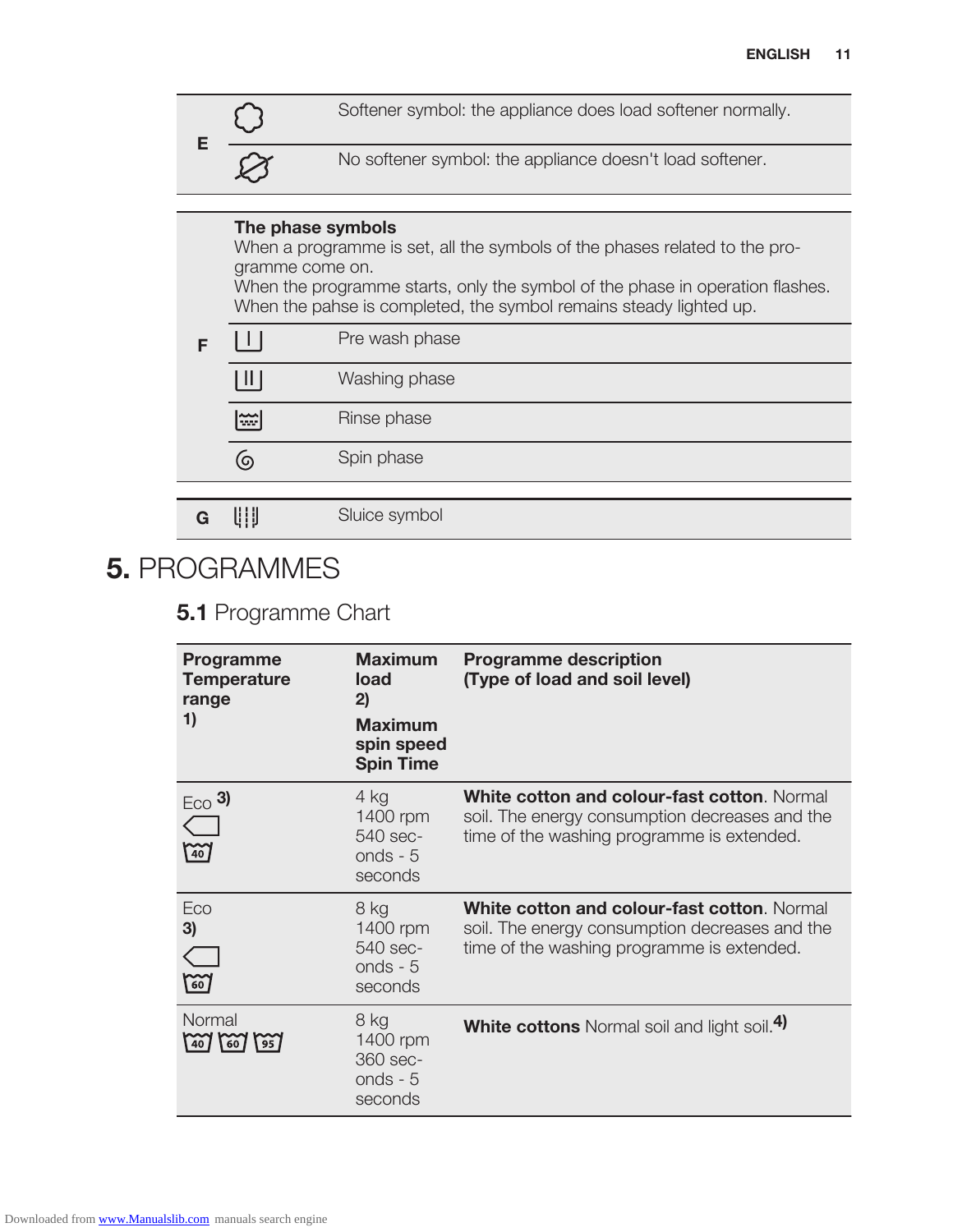| Programme<br><b>Temperature</b><br>range<br>1)                                          | <b>Maximum</b><br>load<br>2)<br><b>Maximum</b><br>spin speed<br><b>Spin Time</b> | <b>Programme description</b><br>(Type of load and soil level)                                                                   |
|-----------------------------------------------------------------------------------------|----------------------------------------------------------------------------------|---------------------------------------------------------------------------------------------------------------------------------|
| Normal<br>$207$ $140$<br>$\lceil \overline{60} \rceil$                                  | 8 kg<br>1400 rpm<br>360 sec-<br>onds - $5$<br>seconds                            | <b>Coloured cottons</b> Normal soil and light soil. <sup>5)</sup>                                                               |
| Mild<br><u>छि</u>                                                                       | 4 kg<br>1200 rpm<br>120 sec-<br>onds - $5$<br>seconds                            | Delicate fabrics as acrylics, viscose, polyest-<br>er items. Normal soil.                                                       |
| Hand wash<br>$\frac{20}{40}$                                                            | $2$ kg<br>1200<br>120 sec-<br>onds - $5$<br>seconds                              | Machine washable wool, hand washable<br>wool and delicate fabrics with «hand washing»<br>care symbol. <sup>6)</sup>             |
| Mild<br>$\left[\begin{matrix}60\\ \end{matrix}\right]$<br>$\left( \frac{1}{20} \right)$ | 4 kg<br>1200<br>120 sec-<br>onds - $5$<br>seconds                                | Synthetic items or mixed fabric items. Normal<br>soil.                                                                          |
| Microfibre<br>$\left( 80 \right)$                                                       | 8 kg<br>1400 rpm<br>240 sec-<br>onds - $5$<br>seconds                            | Programme for mops, work wear and special<br>programme for microfibres. The programme<br>performs an automatic pre rinse phase. |
| Rinse & extraction                                                                      | 8 kg<br>1400 rpm<br>360 sec-<br>onds - $5$<br>seconds                            | To rinse and spin the laundry. <b>All fabrics</b> .                                                                             |
| Extraction                                                                              | 8 kg<br>1400 rpm<br>360 sec-<br>onds - $5$<br>seconds                            | To spin the laundry and to drain the water in the<br>drum. All fabrics.                                                         |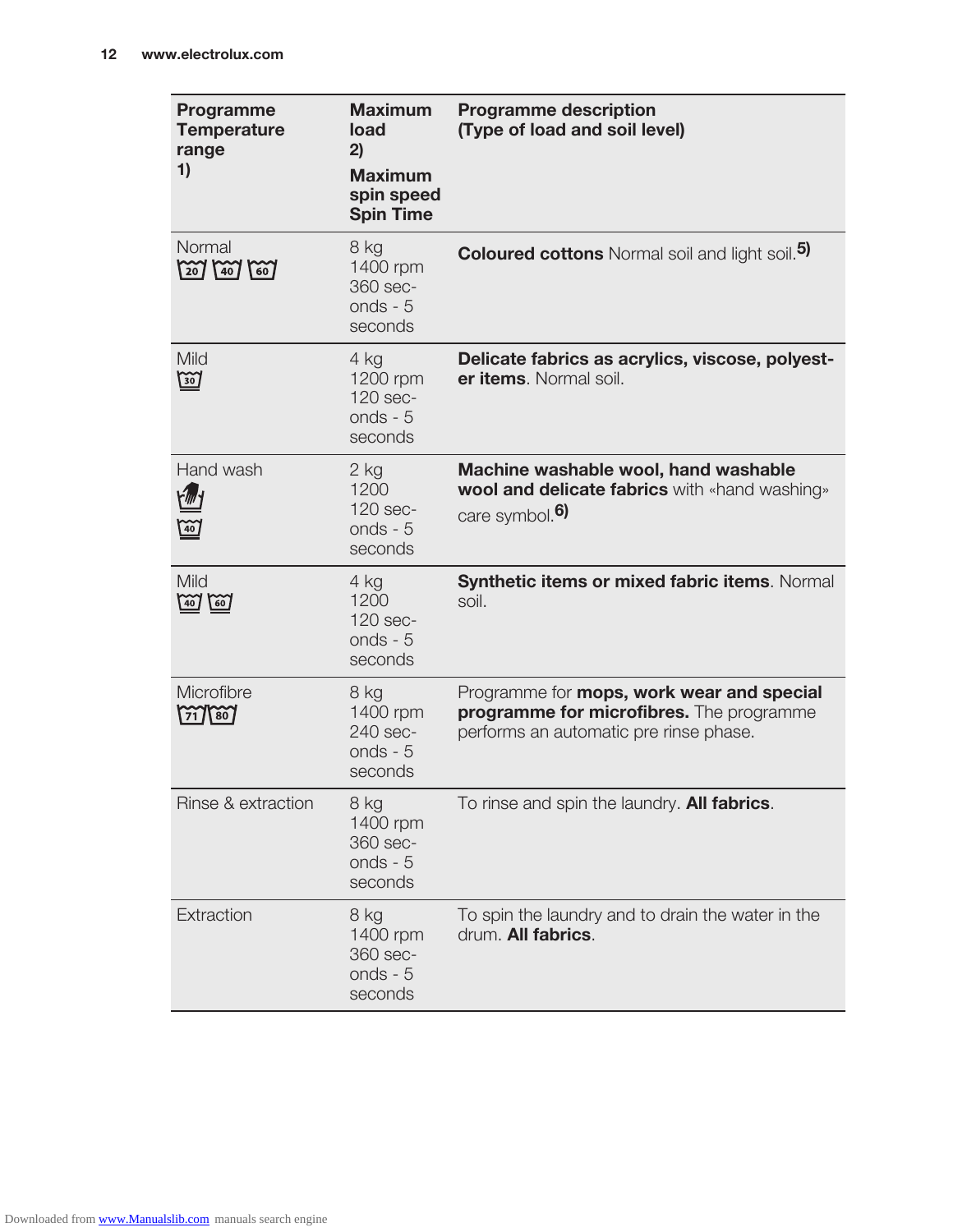| Programme<br><b>Temperature</b><br>range<br>1) | <b>Maximum</b><br>load<br>2)<br><b>Maximum</b><br>spin speed<br><b>Spin Time</b> | <b>Programme description</b><br>(Type of load and soil level)                                                               |
|------------------------------------------------|----------------------------------------------------------------------------------|-----------------------------------------------------------------------------------------------------------------------------|
| <b>Disinfection</b><br>$\frac{837}{217}$       | 8 kg<br>1400 rpm<br>360 sec-<br>onds - $5$<br>seconds                            | This programme removes dust mites and similar<br>micro-organisms.<br>The programme performs an automatic pre wash<br>phase. |

1) If connected, hot water is loaded only in the programme Eco, Normal, Mild, Microfibre and Disinfection when the set temperature is 40°C or higher.

2) For an optimal result, the maximum load indicated for each programme is recommended.

3) Standard programmes for the Energy Label consumption values. According to regulation 1061/2010, these programmes are respectively the «Standard 60°C cotton programme» and the «Standard 40°C cotton programme». They are the most efficient programmes in terms of combined energy and water consumption for washing normally soiled cotton laundry.



The water temperature of the washing phase may differ from the temperature declared for the selected programme.

4) A detergent with bleach should be used.

5) A detergent without bleach should be used.

6) During this cycle the drum rotates slowly to ensure a gentle washing. It can seem that the drum doesn't rotate or doesn't rotate properly. Consider this as a normal functioning of the appliance.

#### Programme options compatibility

| Programme          | Sluice     | Pre wash | Extra rinse | Spin time | No softener | Delay start |
|--------------------|------------|----------|-------------|-----------|-------------|-------------|
| Eco                | п          |          | п           | П         |             | п           |
| Normal             | п          | П        | п           | п         |             | п           |
| Mild 30°C          | п          | П        | п           | п         |             | п           |
| Hand wash          | п          |          |             | П         | ۳           | п           |
| Mild 40°-60°C      | ■          |          | ■           |           |             | п           |
| Microfibre         | $\sqrt{1}$ |          | П           | п         | ■           | п           |
| Rinse & extraction |            |          | П           | ■         |             | ■           |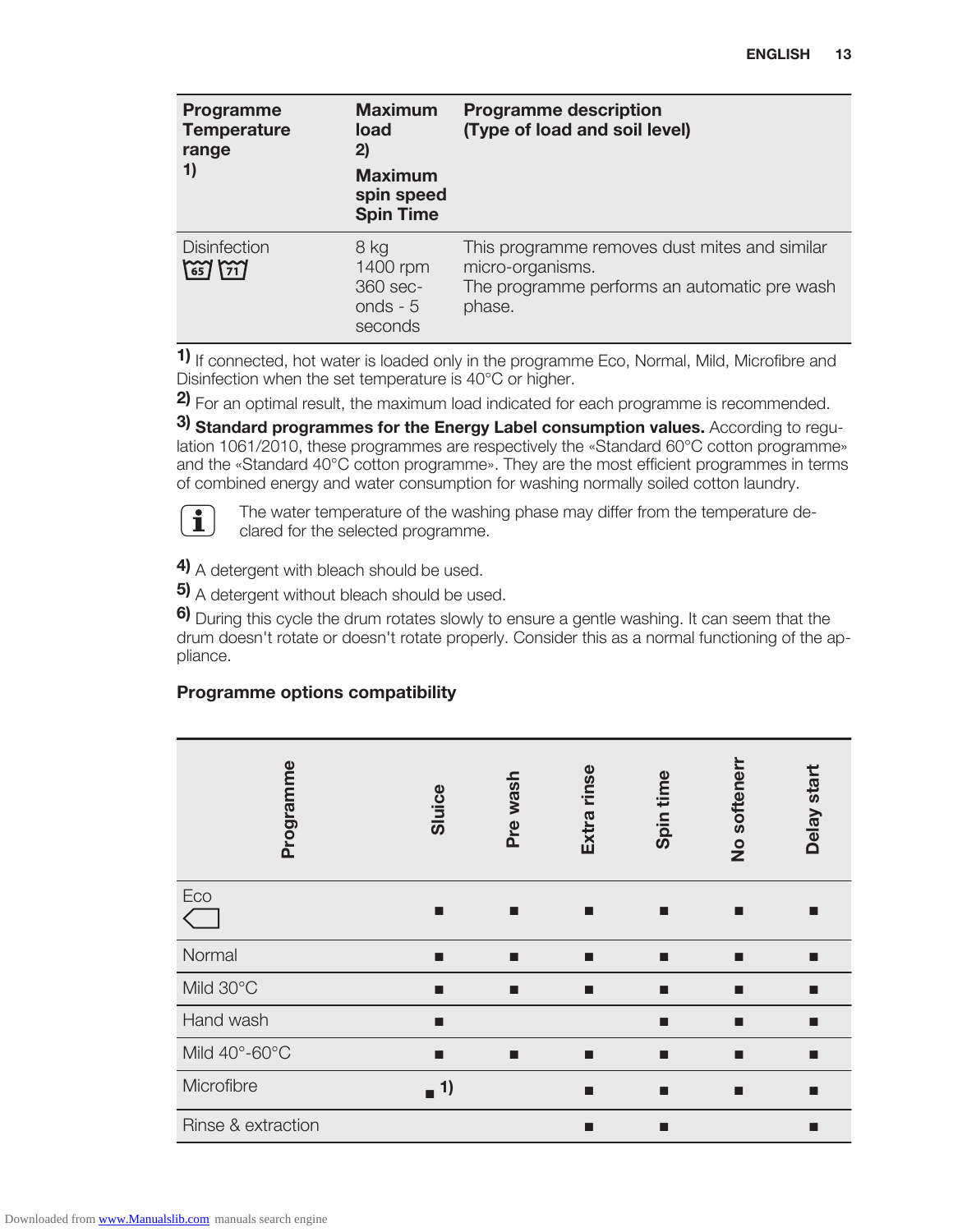| (l)<br>O)<br>Ο | ω<br><u>io</u><br><u>ග</u> | <u>ທ</u><br>ത | <u>ဖွဲ</u><br>ú | Б<br><u>spii</u> | ö<br>ທ<br>$\frac{1}{2}$ | sta<br>Delay |
|----------------|----------------------------|---------------|-----------------|------------------|-------------------------|--------------|
| Extraction     |                            |               |                 |                  |                         |              |
| Disinfection   |                            |               | ٠               |                  |                         |              |

1) This option is automatically performed and cannot be removed from the programme.

## 6. CONSUMPTION VALUES

 $\boxed{\mathbf{i}}$ 

#### WARNING!

The highest hot water temperature allowed is 55°C.

The data of this table are approximate. Different causes can change the data: the quantity and type of laundry, the water and ambient temperature.

 $\mathbf{I}$ 

At programme start the display shows the duration programme for the maximum load capacity.

During the washing phase the programme duration is automatically calculated and can be greatly reduced if the laundry load is lower than the maximum load capacity (e.g. Cotton 60°C, maximum load capacity 8 kg, the programme duration exceeds 2 hours; real load 1 kg, the programme duration don't reach 1 hour).

When the appliance is calculating the real programme duration a dot blinks in the display.

| <b>Programmes</b>   | Load<br>(kg)   | <b>Water supply</b> | <b>Energy</b><br>con-<br>sump-<br>tion<br>(kWh) | <b>Water</b><br>con-<br>sump-<br>tion (li-<br>tre) | <b>Approxi-</b><br>mate<br>pro-<br>gramme<br>duration<br>$(mi-$<br>nutes) | <b>Remain-</b><br>ing<br>moisture<br>(%) <sup>1</sup> |
|---------------------|----------------|---------------------|-------------------------------------------------|----------------------------------------------------|---------------------------------------------------------------------------|-------------------------------------------------------|
| Normal 60 °C        | 8              | Hot and cold        | 0,60                                            | 62                                                 | 70                                                                        | 52                                                    |
| Normal 40 °C        | 8              | Hot and cold        | 0,20                                            | 62                                                 | 63                                                                        | 52                                                    |
| Mild 40 $\degree$ C | $\overline{4}$ | Hot and cold        | 0.08                                            | 31                                                 | 55                                                                        | 35                                                    |
| Mild 30 °C          | $\overline{4}$ | Cold                | 0,20                                            | 49                                                 | 47                                                                        | 35                                                    |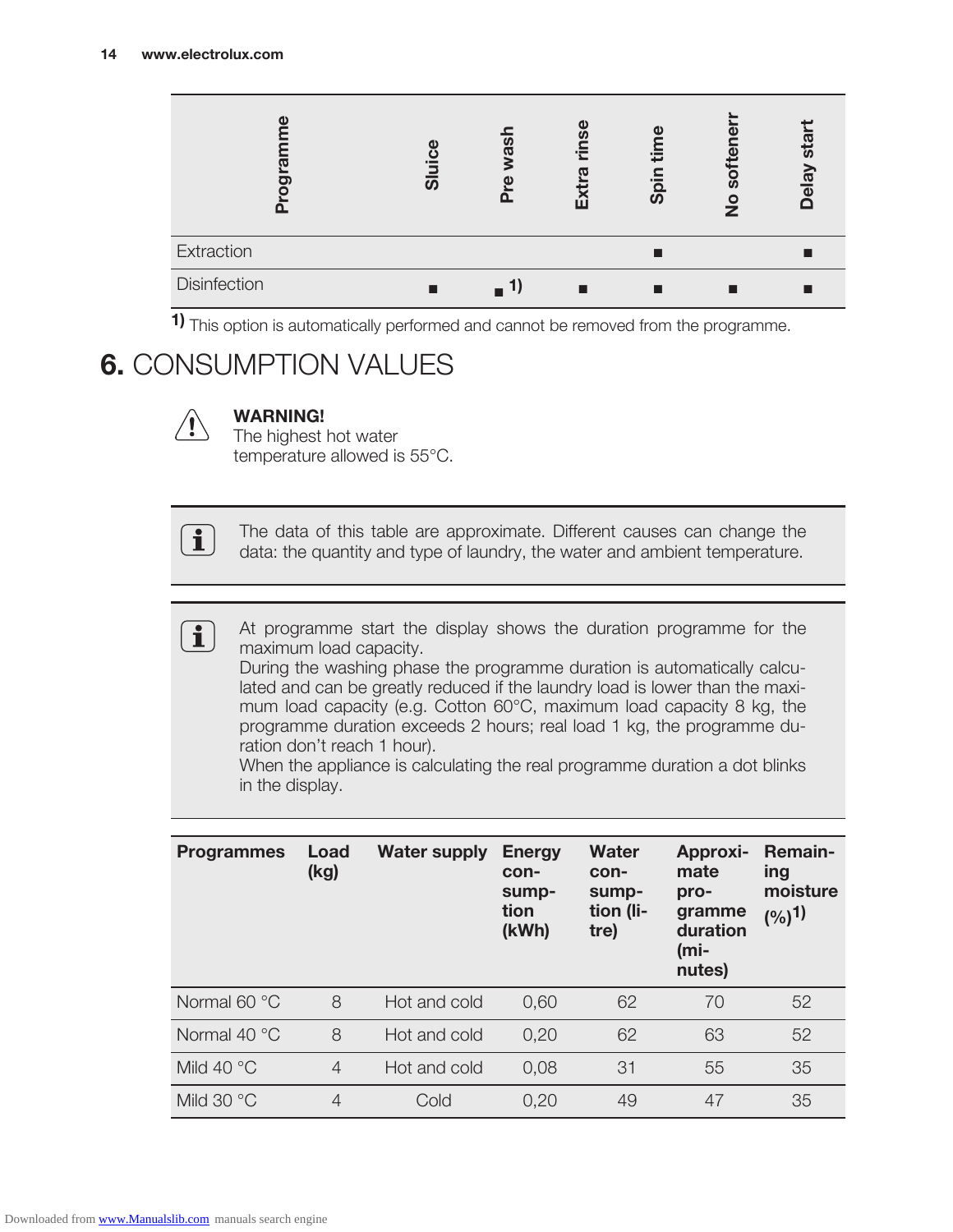| <b>Programmes</b>                 | Load<br>(kg)   | <b>Water supply</b> | <b>Energy</b><br>con-<br>sump-<br>tion<br>(kWh) | Water<br>con-<br>sump-<br>tion (li-<br>tre) | Approxi-<br>mate<br>pro-<br>gramme<br>duration<br>(mi-<br>nutes) | <b>Remain-</b><br>ing<br>moisture<br>(%) <sup>1</sup> |
|-----------------------------------|----------------|---------------------|-------------------------------------------------|---------------------------------------------|------------------------------------------------------------------|-------------------------------------------------------|
| Hand wash 40<br>$^{\circ}C$       | $\overline{2}$ | Cold                | 0,33                                            | 48                                          | 45                                                               | 30                                                    |
| <b>Standard cotton programmes</b> |                |                     |                                                 |                                             |                                                                  |                                                       |
| Standard 60 °C<br>cotton          | 8              | Cold                | 0,87                                            | 51                                          | 209                                                              | 52                                                    |
| Standard 60 °C<br>cotton          | $\overline{4}$ | Cold                | 0,65                                            | 44                                          | 162                                                              | 52                                                    |
| Standard 40 °C<br>cotton          | $\overline{4}$ | Cold                | 0,48                                            | 44                                          | 160                                                              | 52                                                    |

1) At the end of spin phase.

| Off Mode (W)                                                                          | Left On Mode (W) |
|---------------------------------------------------------------------------------------|------------------|
| $0.05^{\circ}$                                                                        | 0.05             |
| The infermation given in the chart above are in compliance with the $\Box$ Commission |                  |

The information given in the chart above are in compliance with the EU Commission regulation 1015/2010 implementing directive 2009/125/EC.

## 7. OPTIONS

#### 7.1 Sluice

Press this button to add a pre rinse phase without detergent before washing.

The related indicator comes on  $\left\| \cdot \right\|$ .

#### 7.2 Pre wash

With this option you can add a prewash phase to a washing programme.

Use this option for heavy soil.

When you set this option the programme duration increases.

The related indicator comes on  $\Box$ .

#### 7.3 Extra rinse

With this option you can add some rinses to a washing programme.

Use this option for persons allergic to detergents and in areas where the water is soft.

The related indicator comes on  $\dddot{m}$ .

#### 7.4 Spin time

By pressing this button you can decrease the spin time. Once you reach the minimum time (5 seconds) it restarts form the maximum time again.

The related indicator comes on **BBB**.

#### 7.5 No softener

Press this button to exclude the softener load.

The related indicator comes on  $\varnothing$ .

Press this button again, the softener is loaded normally.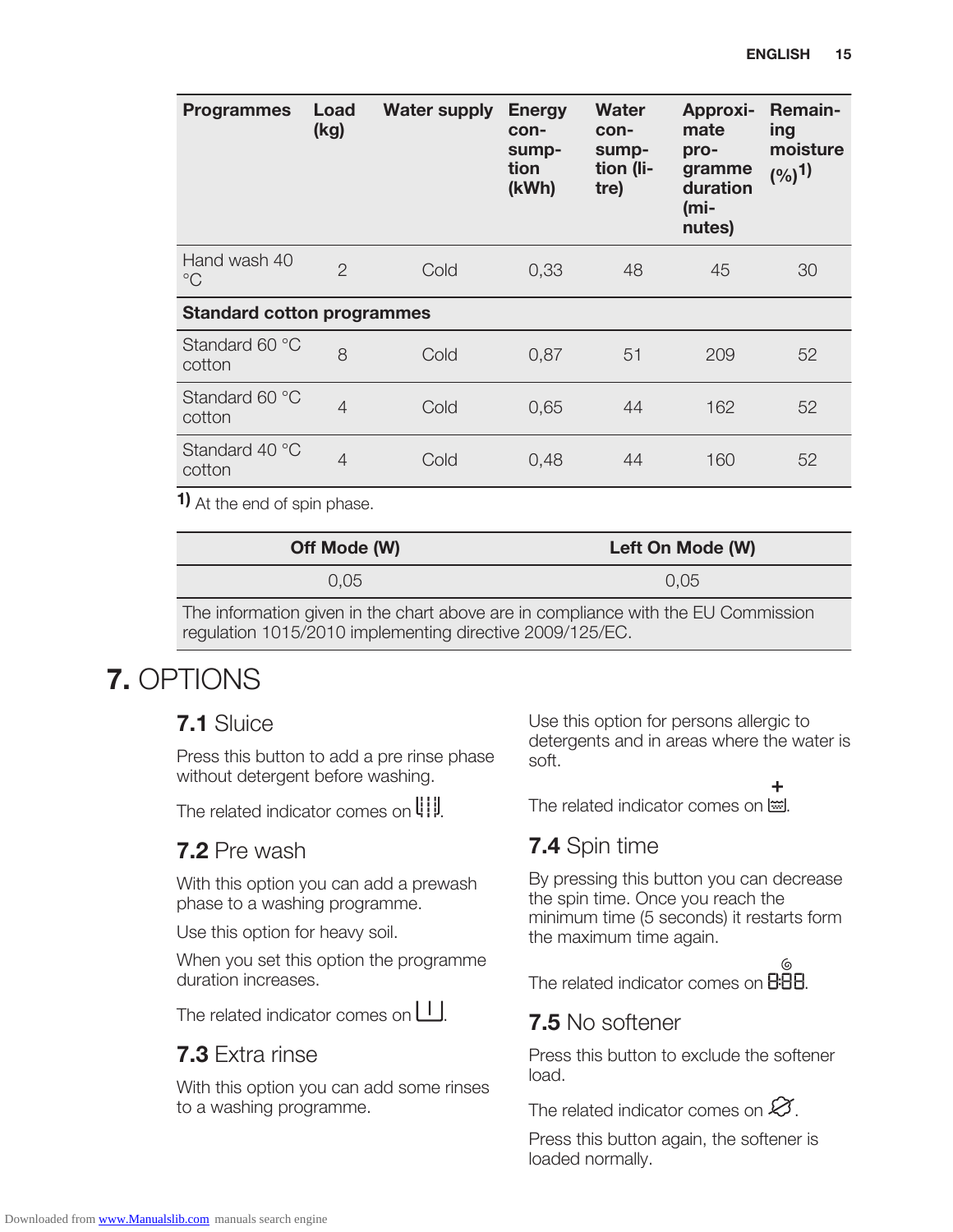The related indicator comes on  $\mathbb{C}$ .

#### 7.6 Delay start

With this option you can delay the start of a programme from 30 minutes to 70 hours.

## 8. SETTINGS

#### 8.1 Acoustic signals

The acoustic signals operate when:

- You activate the appliance.
- You select a programme.
- You deactivate the appliance.
- You press the buttons.
- The programme is completed.
- The appliance has a malfunction.

To **deactivate/activate** the acoustic signals, press Extra rinse and Spin time at the same time for 6 seconds.

If you deactivate the acoustic  $\mathbf i$ signals, they continue operate when the appliance has a malfunction.

#### 8.2 Child Lock

With this option you can prevent that the children play with the control panel.

• To activate/deactivate this option, press Pre rinse and Pre wash at the same time until the related indicator comes on in the dispaly:

## 9. DAILY USE



#### WARNING!

Refer to Safety chapters.

9.1 Loading the laundry

- 1. Pull the handle to open the appliance door
- 2. Put the laundry in the drum, one item at a time.
- **3.** Shake the items before you put them in the appliance.

Make sure not to put too much laundry in the drum.

4. Close the door.

The display shows the related indicator ⊙ 888.

 $\overline{\mathbf{1}}$ : Child lock activated.

 $\overline{1}$ : Child lock deactivated. You can activate this option:

- After you press  $\sum$  : the options and the programme knob are locked.
- Before you press  $\Box$  the appliance cannot start.
- $\mathbf{1}$

If the appliance is connected to coin operated machine, the child lock activates automatically 5 minutes after the programme start.

#### 8.3 Permanent Extra Rinse

With this option you can permanently have an extra rinse when you set a new programme.

• To activate/deactivate this option press No softener and Delay start at

the same time until the indicator  $\ddot{\equiv}$ comes on/goes off.

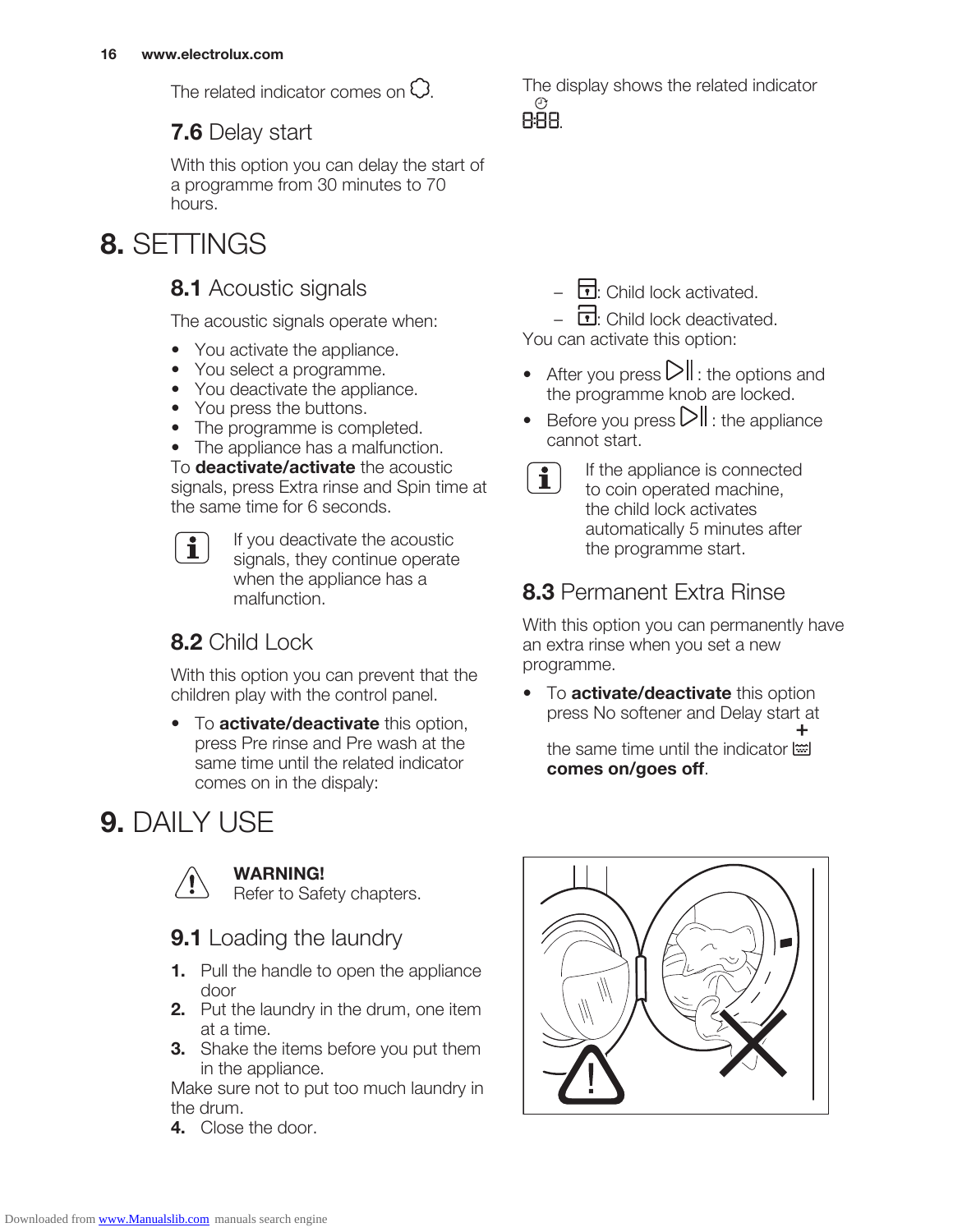## CAUTION!

Make sure that no laundry stays between the seal and the door. There is a risk of water leakage or damage to the laundry.

9.2 Installing the flap for liquid detergent



- Open the detergent dispenser.
- 9.4 Detergent compartments



#### CAUTION!

Use only specified detergents for washing machine.



Always obey the instructions that you find on the packaging of the detergent products.

|                  | Detergent compartment for prewash phase.                       |
|------------------|----------------------------------------------------------------|
| $\vert \, \vert$ | Detergent compartment for washing phase.                       |
| $\bigcirc$       | Compartment for liquid additives (fabric conditioner, starch). |
|                  | Flap for powder or liquid detergent.                           |

• Install the flap for liquid detergent in the compartment **III**.

#### 9.3 Using detergent and additives

- 1. Measure out the detergent and the fabric conditioner.
- 2. Put the detergent and the fabric conditioner into the compartments.
- **3.** Carefully close the detergent drawer

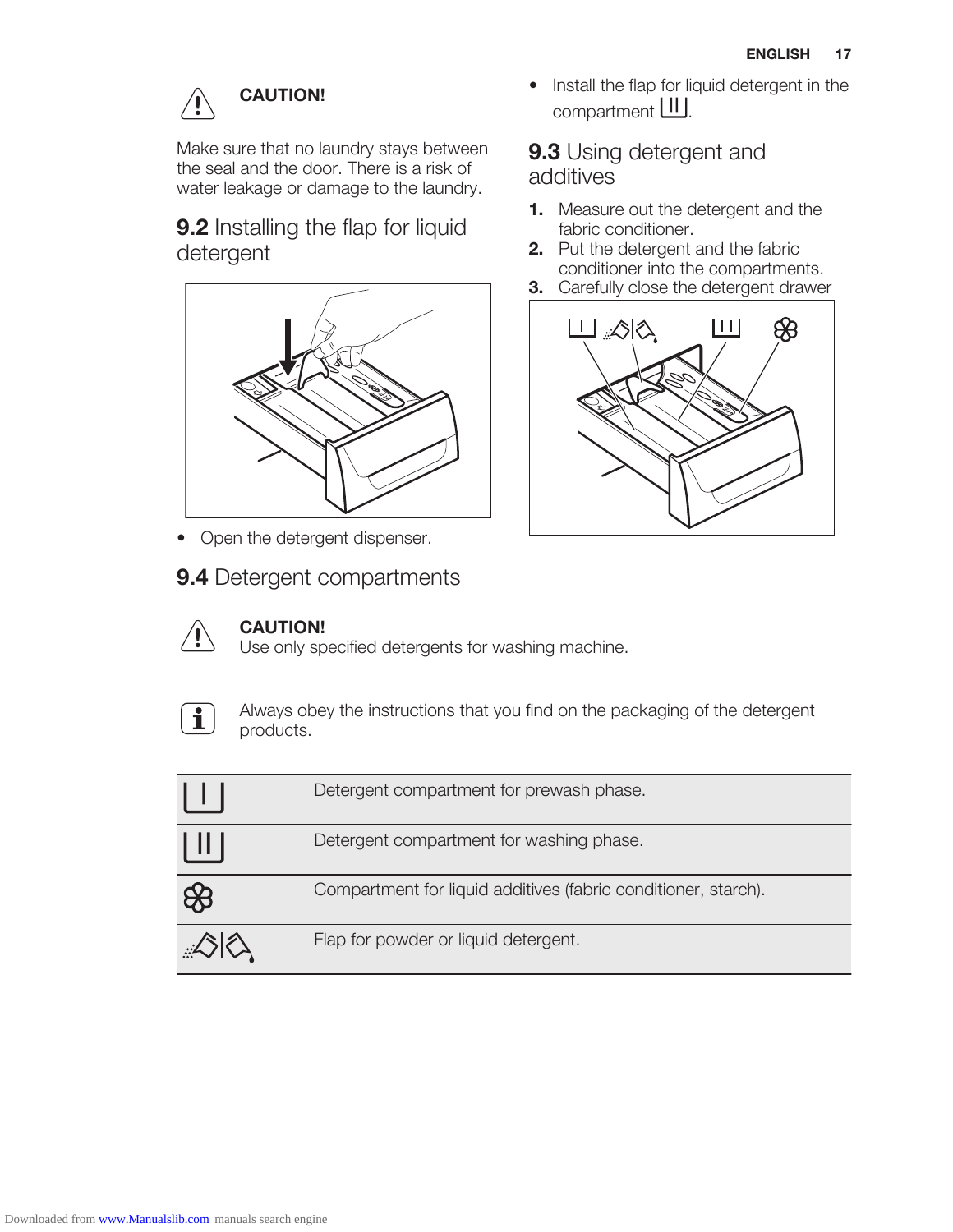9.5 Liquid or powder detergent



- Position **A** for powder detergent (factory setting).
- Position **B** for liquid detergent.



#### When you use the liquid detergent:

- Do not use gelatinous or thick liquid detergents.
- Do not put more liquid then the maximum level.
- Do not set the prewash phase.
- Do not set the delay start.

#### 9.6 Activating the appliance

Press the button  $\mathbb U$  to activate the appliance. A tune sounds (if it is activated).

#### **9.7** Setting a programme

- **1.** Turn the programme knob and set the programme:
	- The related programme indicator comes on. A tune sounds (if it is activated).
	- The indicator of button  $\triangleright$  II flashes.
	- The display shows the programme duration and the indicators of the programme phases.
- 2. If necessary, change the spin time and add the available options. When you

activate an option, the indicator of the set option comes on.



If you set something incorrect, the display shows the message  $E \cap r$ .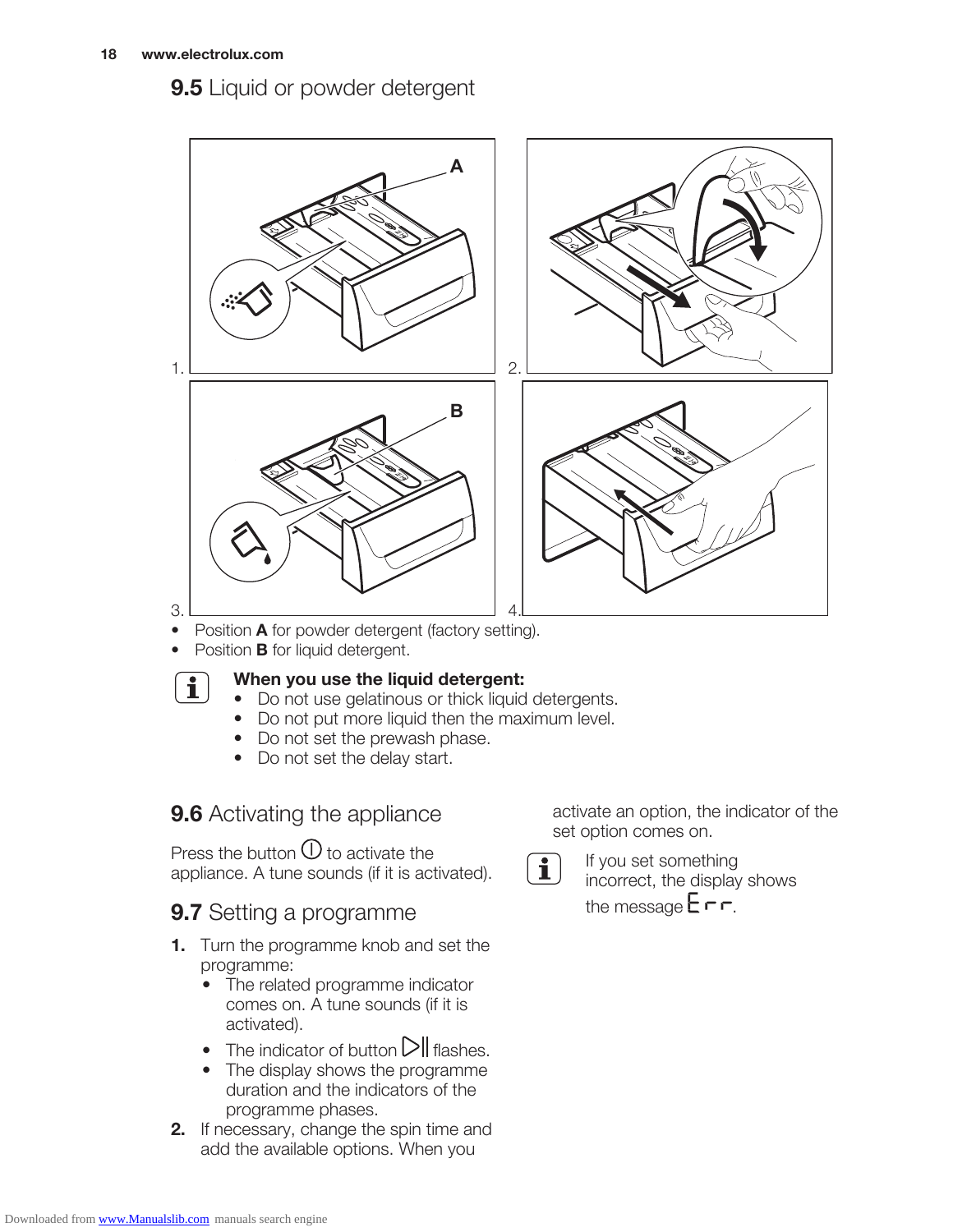#### 9.8 Coin operated machine



Insert correct amount of coins. When inserting coins, the display on the coin meter counts down to "00" (then it shows

 $\sim$  - or  $\Box$  and the appliance is ready to start.

Press button  $\sum$  to start the appliance.

 $\mathbf i$ 

The display shows the message  $\mathsf{E} \cap \mathsf{F}$  if the washing cycle has not been paid yet.

**9.9** Starting a programme without the delay start

 $Press$  $D||$ .

 $\mathbf{i}$ 

- The indicator of  $\triangleright$  stops to flash and stays on.
- The indicator of the running phase starts to flash on the display.
- The programme starts the door locks.
- After approximately 15 minutes from the start of the programme:
	- The appliance adjusts automatically the programme duration agree with the laundry load.
	- The display shows the new value.

#### **9.10** Starting a programme with the delay start

1. Press Delay start repeatedly until the display shows the delay you want to set.

The related indicator comes on the display  $\bigoplus$ .

2. Press  $\n \ \vert \cdot \vert$ :

 $\mathbf{i}$ 

- The appliance starts the countdown.
- When the countdown is completed, the programme starts automatically.
- You can cancel or change the set of the delay start

before you press  $\triangleright$  To cancel the delay start:

- Press  $\triangleright$  **I** to set the appliance to pause.
- Press Delay start until the display shows  $U'$ .
- Press  $\sum$  again to start the programme immediately.

### **9.11** Cancelling the delay start

To cancel the delay start:

**1.** Press button  $\Box$  to set the appliance to pause.

The related indicator flashes.

- 2. Press button Delay start repeatedly until the display shows  $\Box$ .
- **3.** Press button  $\Box$  again to start the programme immediately.

#### **9.12** Interrupting a programme and changing the options

You can change only some options before they operate.

**1.** Press  $\Box$ .

The indicator flashes.

2. Change the options.

**3.** Press  $\triangleright$ ll again.

The programme continues.

If the appliance is connected  $\mathbf{i}$ to a coin operated machine, you can interrupt a programme only 5 minutes after the programme start. After this time the child lock automatically activates.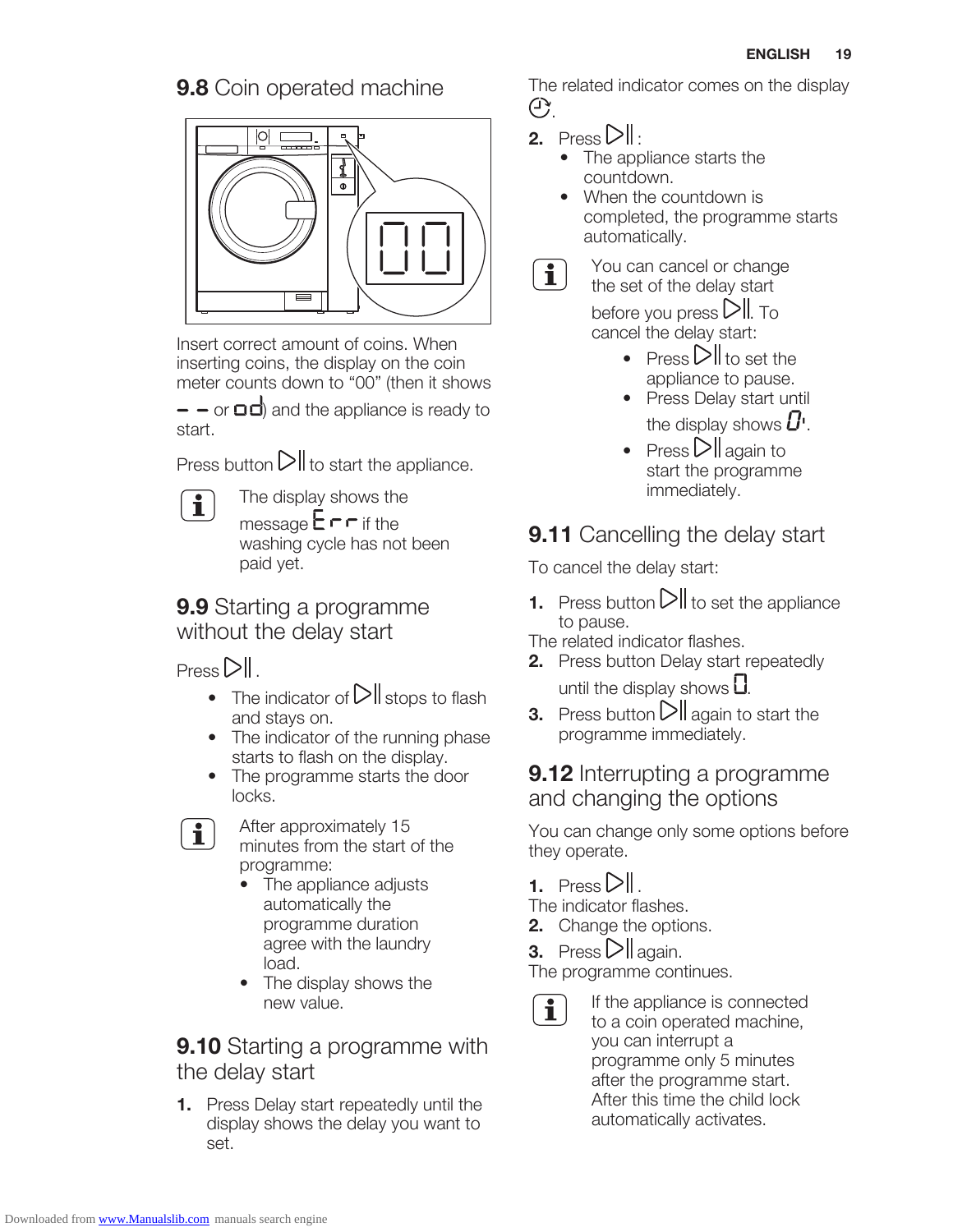#### 9.13 Cancelling a running programme

- **1.** Press the button  $\overline{O}$  for some seconds to cancel the programme and to deactivate the appliance.
- **2.** Press the same button again to activate the appliance. Now, you can set a new washing programme.
	- Before starting the new  $\mathbf{i}$ programme the appliance could drain the water. In this case, make sure that the detergent is still in the detergent compartment, if not fill the detergent again.
	- If the appliance is connected  $\mathbf{i}$ to a coin operated machine, you can cancel a programme only 5 minutes after the programme start. After this time the child lock automatically activates.

#### **9.14** At the end of the programme

- The appliance stops automatically.
- A tune sounds (if it is activated).
- In the display  $\bm{\mathit{U}}$  comes on.

## 10. HINTS AND TIPS



#### WARNING!

Refer to Safety chapters.

#### 10.1 The laundry load

- Divide the laundry in: white, coloured, synthetics, delicates and wool.
- Obey the washing instructions that are on the laundry care labels.
- Do not wash together white and coloured items.
- Some coloured items can discolour with the first wash. We recommend that you wash them separately for the first times.
- Button up pillowcases, close zippers, hooks and poppers. Tie up belts.
- Empty the pockets and unfold the items.
- The indicator of button  $\mathbb{D} \mathbb{I}$  goes off.
- The door unlocks.
- You can open the door.
- Remove the laundry from the appliance. Make sure that the drum is empty.
- Close the water tap.
- Press the button  $\mathbb O$  for some seconds to deactivate the appliance.
- Keep the door ajar, to prevent the mildew and odours.

### 9.15 AUTO OFF option

The AUTO OFF option automatically deactivates the appliance to decrease the energy consumption when:

- You do not use the appliance for 5 minutes before you press  $\triangleright$ || Press the button  $\mathbb O$  to activate the appliance again.
- After 5 minutes from the end of the washing programme

Press the button  $\bigcup$  to activate the appliance again. The display shows the end of the last set programme.

Turn the programme knob to set a new cycle.

- Turn inside out multilayered fabrics, wool and items with painted illustrations.
- Remove hard stains.
- Wash with a special detergent heavy soil stains.
- Be careful with the curtains. Remove the hooks or put the curtains in a washing bag or pillowcase.
- Do not wash in the appliance laundry without hems or with cuts. Use a washing bag to wash small and/or delicate items (e.g. underwired bras, belts, tights, etc. ).
- A very small load can cause balance problems with the spin phase. If this occurs, adjust manually the items in the tub and start the spin phase again.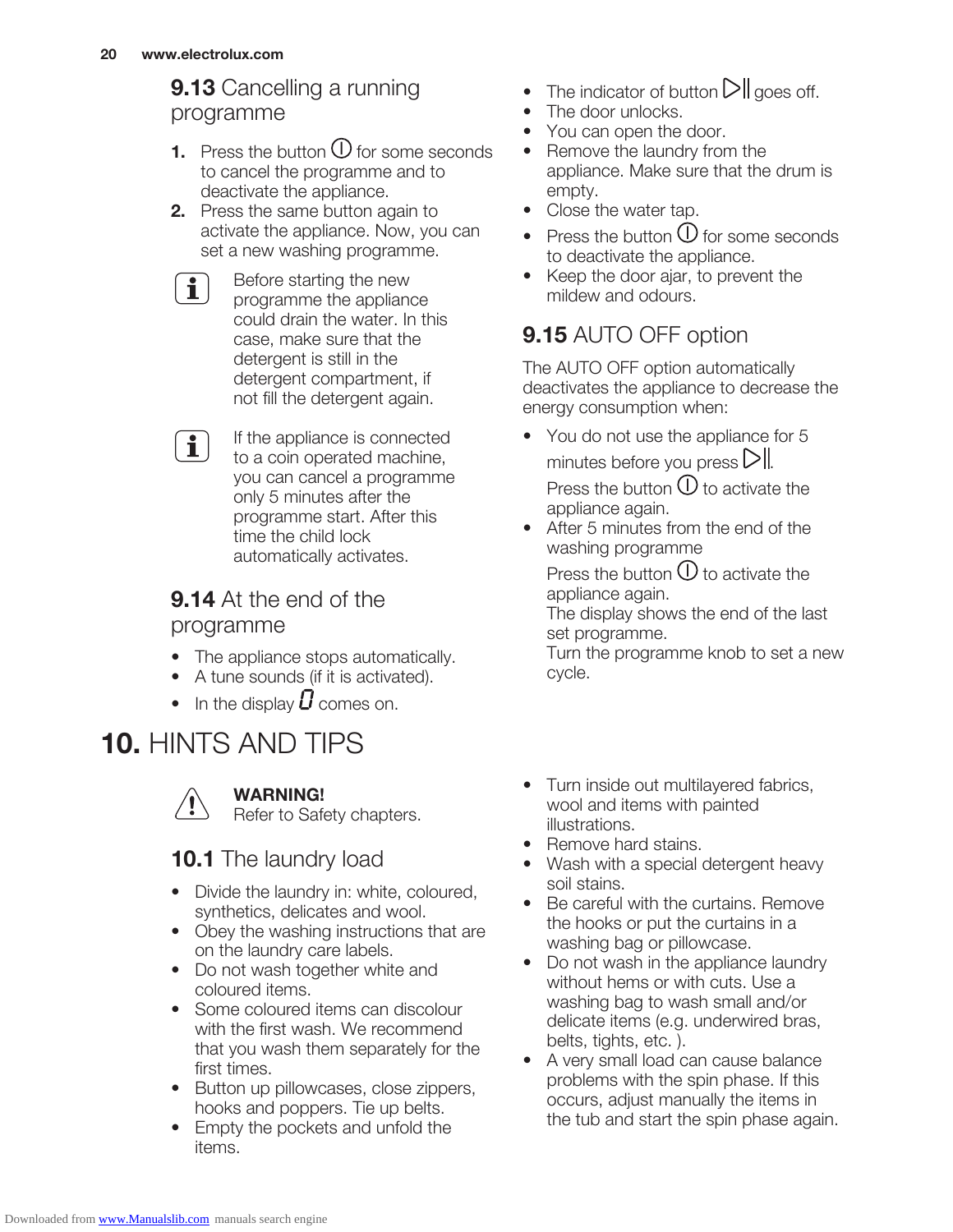#### 10.2 Stubborn stains

For some stains, water and detergent is not sufficient.

We recommend that you remove these stains before you put the items in the appliance.

Special stain removers are available. Use the special stain remover that is applicable to the type of stain and fabric.

#### **10.3** Detergents and additives

- Only use detergents and additives specially made for washing machines:
	- powder detergents for all types of fabric,
	- powder detergents for delicate fabrics (40 °C max) and woollens,
	- liquid detergents, preferably for low temperature wash programmes (60 °C max) for all types of fabric, or special for woollens only.
- Do not mix different types of detergents.
- To help the environment, do not use more than the correct quantity of detergent.
- Obey the instructions that you find on the on packaging of these products.
- Use the correct products for the type and colour of the fabric, the programme temperature and the level of soil.

## 11. CARE AND CLEANING



#### WARNING!

Refer to Safety chapters.

#### 11.1 External cleaning

Clean the appliance only with soap and warm water. Fully dry all the surfaces.



#### CAUTION!

Do not use alcohol, solvents or chemical products.

### 11.2 Descaling

If the water hardness in your area is high or moderate, we recommend that you use a water descaling product for washing machines.

If your appliance has not the detergent dispenser with the flap device, add the liquid detergents with a dosing ball (supplied by the detergent's manufacturer).

#### **10.4** Ecological hints

- Set a programme without the prewash phase to wash laundry with normal soil.
- Always start a washing programme with the maximum load of laundry.
- If necessary, use a stain remover when you set a programme with a low temperature.
- To use the correct quantity of the detergent, check the water hardness of your domestic system

#### **10.5** Water hardness

If the water hardness in your area is high or moderate, we recommend that you use a water softener for washing machines. In areas where the water hardness is soft it is not necessary to use a water softener.

To know the water hardness in your area, contact your local water authority.

Use the correct quantity of the water softener. Obey the instructions that you find on the packaging of the product.

Regularly examine the drum to prevent limescale and rust particles.

To remove rust particles use only special products for washing machine. Do this separately from the laundry wash.



Always obey the instructions that you find on the packaging of the product.

#### **11.3 Maintenance wash**

With the low temperature programmes it is possible that some detergent stays in the drum. Make regularly a maintenance wash. To do this:

• Remove the laundry from the drum.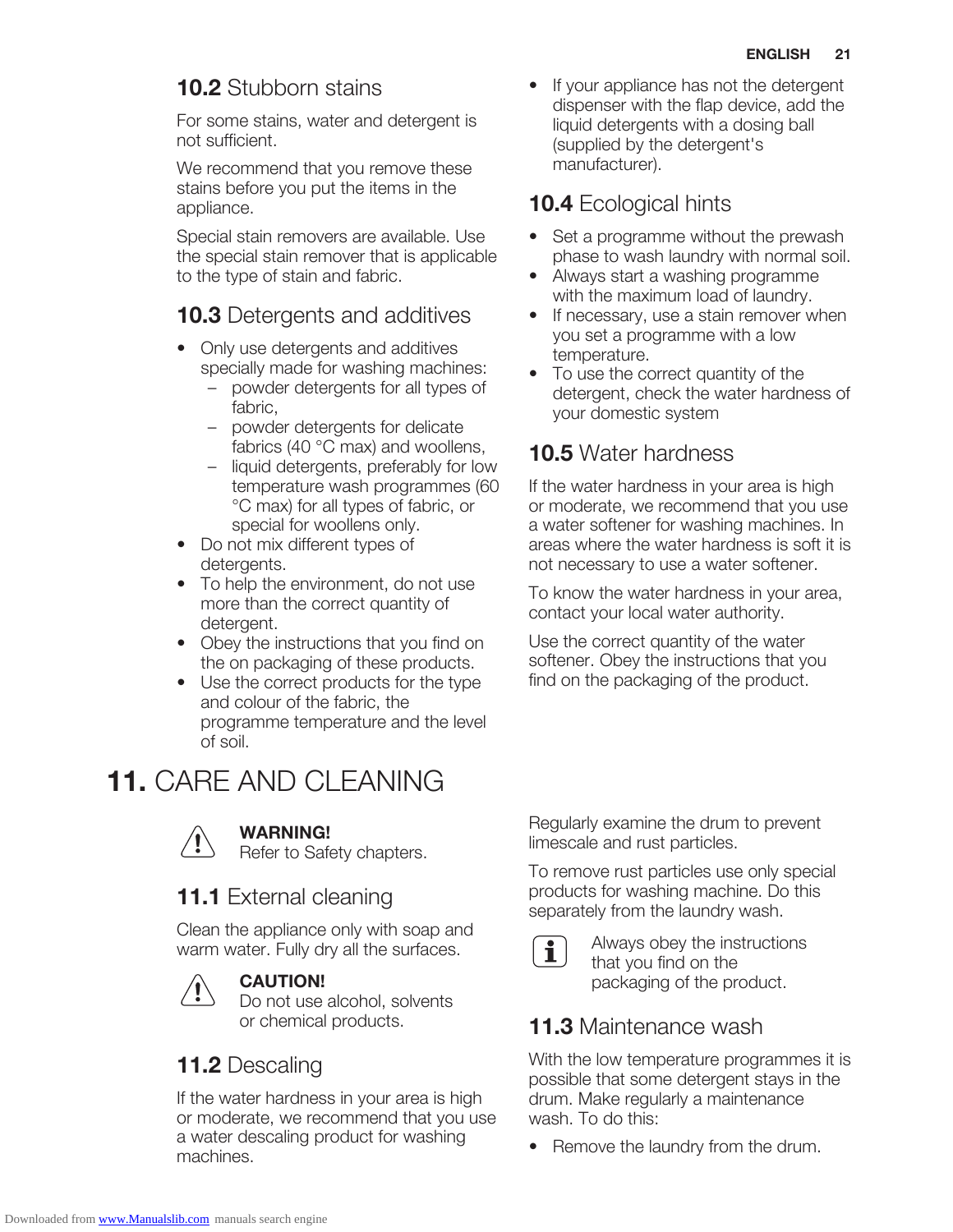• Set the cotton programme with the highest temperature with a small quantity of detergent.

#### 11.4 Door seal



Regularly examine the seal and remove all objects from the inner part.

11.6 Cleaning the detergent dispenser

### 11.5 Cleaning the drum

Regularly examine the drum to prevent limescale and rust particles. Only use special products to remove rust particles from the drum.

We suggest you to:

- 1. Clean the drum with special product for stainless steel.
- 2. Start a short programme for cotton at the maximum temperature with a small quantity of detergent.

# 1. **1 2** 2.  $3.$   $4.$

#### 11.7 Cleaning the inlet hoses and the valve filters

Clean regularly both (for hot and for cold water) inlet hoses and both valve filters.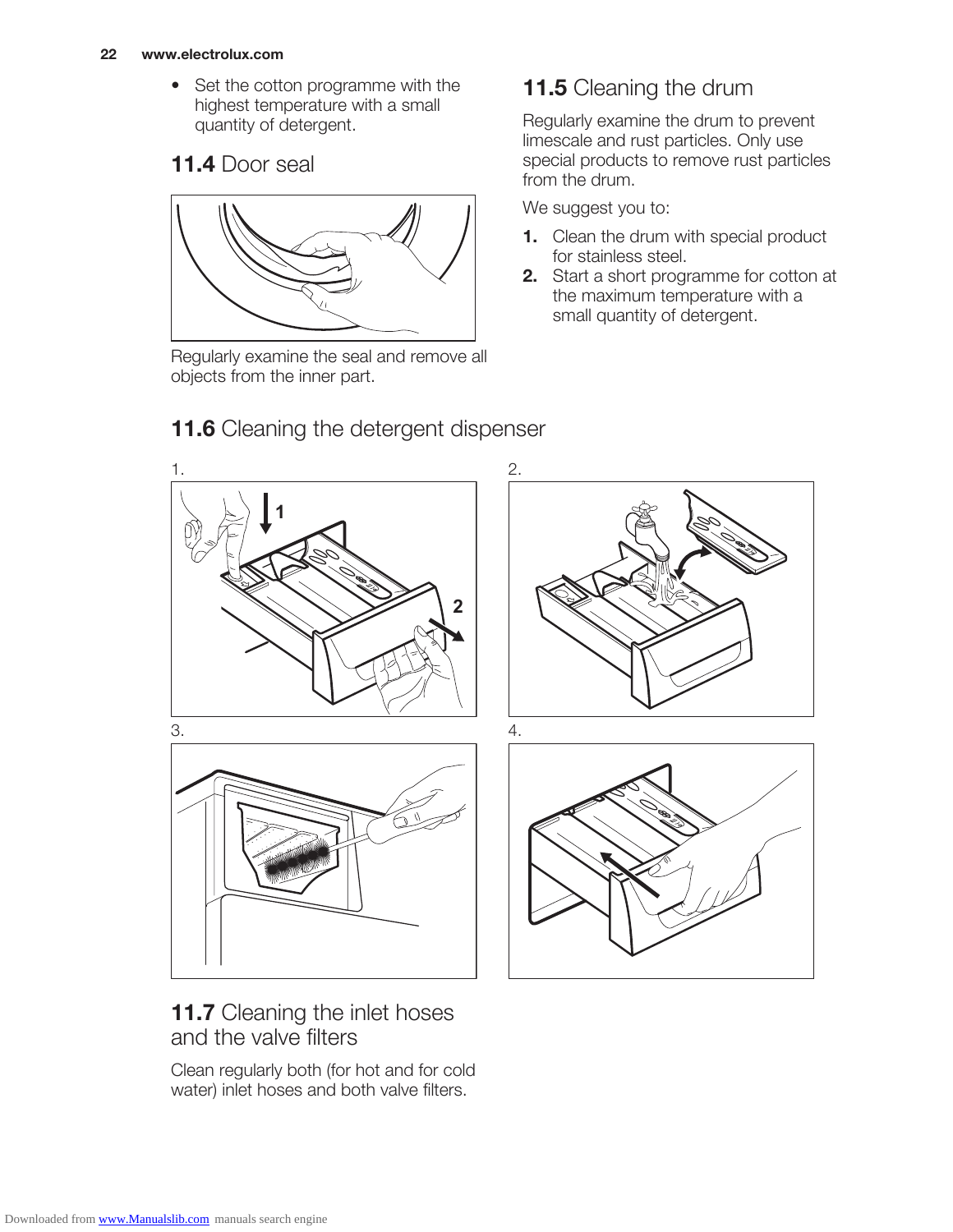



**20°**

2.

## 12. TROUBLESHOOTING



#### WARNING!

Refer to Safety chapters.

#### 12.1 Introduction

The start of the appliance does not occur or it stops during operation.

First try to find a solution to the problem (refer to the table). If not, contact the Authorised Service Centre.

#### With some problems, the acoustic signals operate and the display shows an alarm code:

- $E10$  The appliance does not fill with water properly.
- $E20$  The appliance does not drain the water.
- $E40$  The appliance door is open or not closed correctly. Please check the door!

•  $EHD$  - The mains supply is unstable. Wait until the mains supply is stable.

**45°**

- $E9!$  No communication between electronic elements of the appliance. Switch off and switch on again.
- $EFD$  Detergent overdosering.
- $F$ 90-
	- Check the electrical connection first.
	- No communication with the coin operated machine or the coin operated machine doesn't work. Check the connection between coin meter and appliance first, if the problem is not solved, contact the Authorised Service Centre.
	- No communication with the external detergent dispenser. Check the connection between detergent dispenser and appliance first, if the problem is not solved, contact the Authorised Service Centre.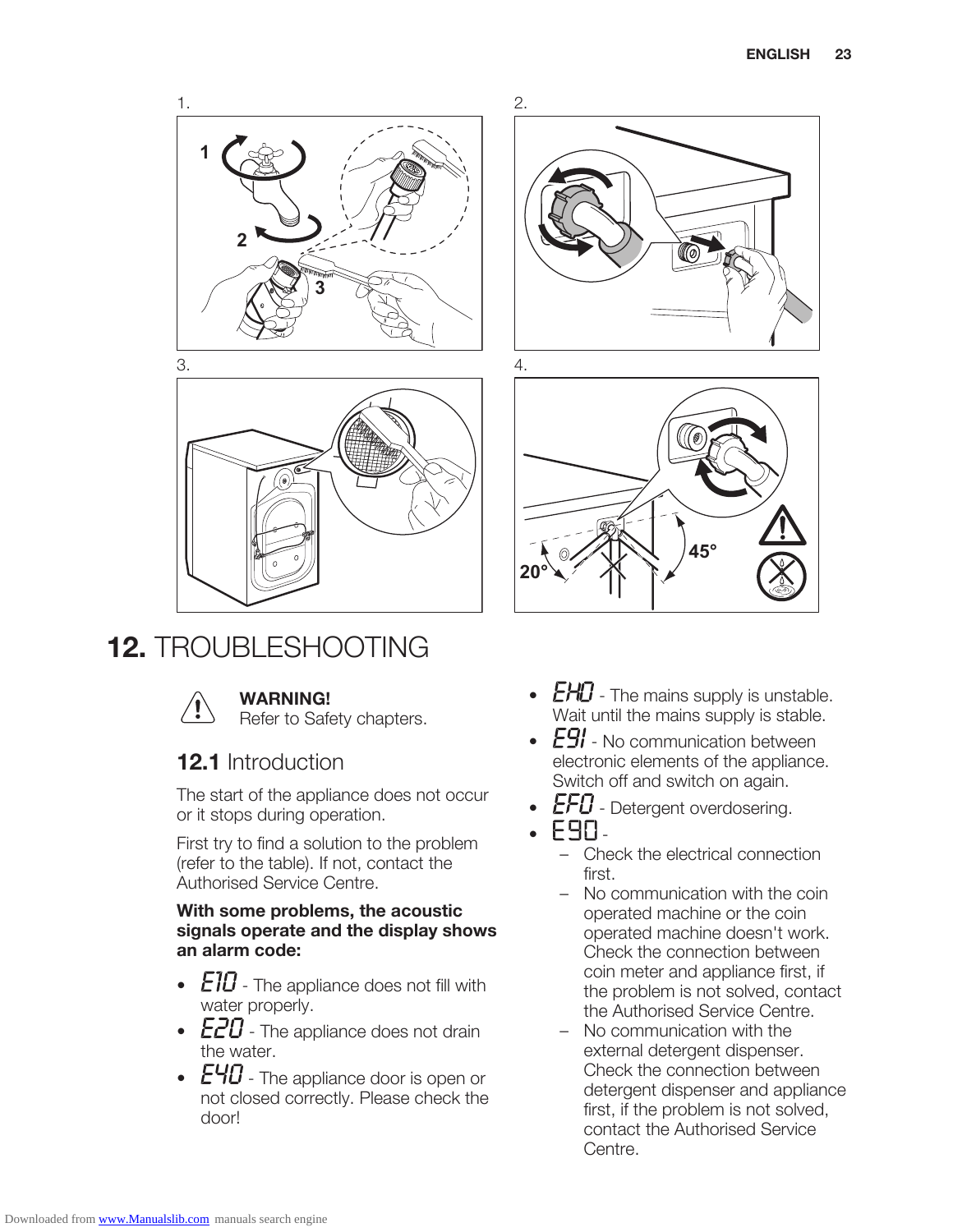

#### WARNING!

Deactivate the appliance before you do the checks.

#### 12.2 Possible failures

| <b>Problem</b>                                                | <b>Possible solution</b>                                                                                                      |  |
|---------------------------------------------------------------|-------------------------------------------------------------------------------------------------------------------------------|--|
| The programme does<br>not start.                              | Make sure that the mains plug is connected to the mains<br>socket.                                                            |  |
|                                                               | Make sure that the appliance door is closed.                                                                                  |  |
|                                                               | Make sure that there is not a damaged fuse in the fuse box.                                                                   |  |
|                                                               | Make sure that the Start/Pause has been pressed.                                                                              |  |
|                                                               | If the delay start is set, cancel the setting or wait for the end<br>of countdown.                                            |  |
|                                                               | Deactivate the Child Lock function if it is on.                                                                               |  |
| The appliance does not<br>fill with water properly.           | Make sure that the water tap is open.                                                                                         |  |
|                                                               | Make sure that the pressure of the water supply is not too<br>low. For this information, contact your local water authority.  |  |
|                                                               | Make sure that the water tap is not clogged.                                                                                  |  |
|                                                               | Make sure that the filters of the inlet hoses and the filters of<br>the valves are not clogged. Refer to "Care and cleaning". |  |
|                                                               | Make sure that the inlet hoses have no kinks or bends.                                                                        |  |
|                                                               | Make sure that the connections of the water inlet hoses are<br>correct.                                                       |  |
| The appliance does not<br>drain the water.                    | Set the drain programme.                                                                                                      |  |
| operate or the washing<br>cycle lasts longer than<br>usually. | The spin phase does not Set the spin programme.                                                                               |  |
|                                                               | Adjust manually the items in the tub and start the spin phase<br>again. This problem may be caused by balance problems.       |  |
| There is water on the<br>floor.                               | Make sure that the couplings of the water hoses are tight<br>and there is not water leakages.                                 |  |
|                                                               | Make sure you use the correct detergent and the correct<br>quantity of it.                                                    |  |
| You cannot open the<br>appliance door.                        | Make sure that the washing programme is finished.                                                                             |  |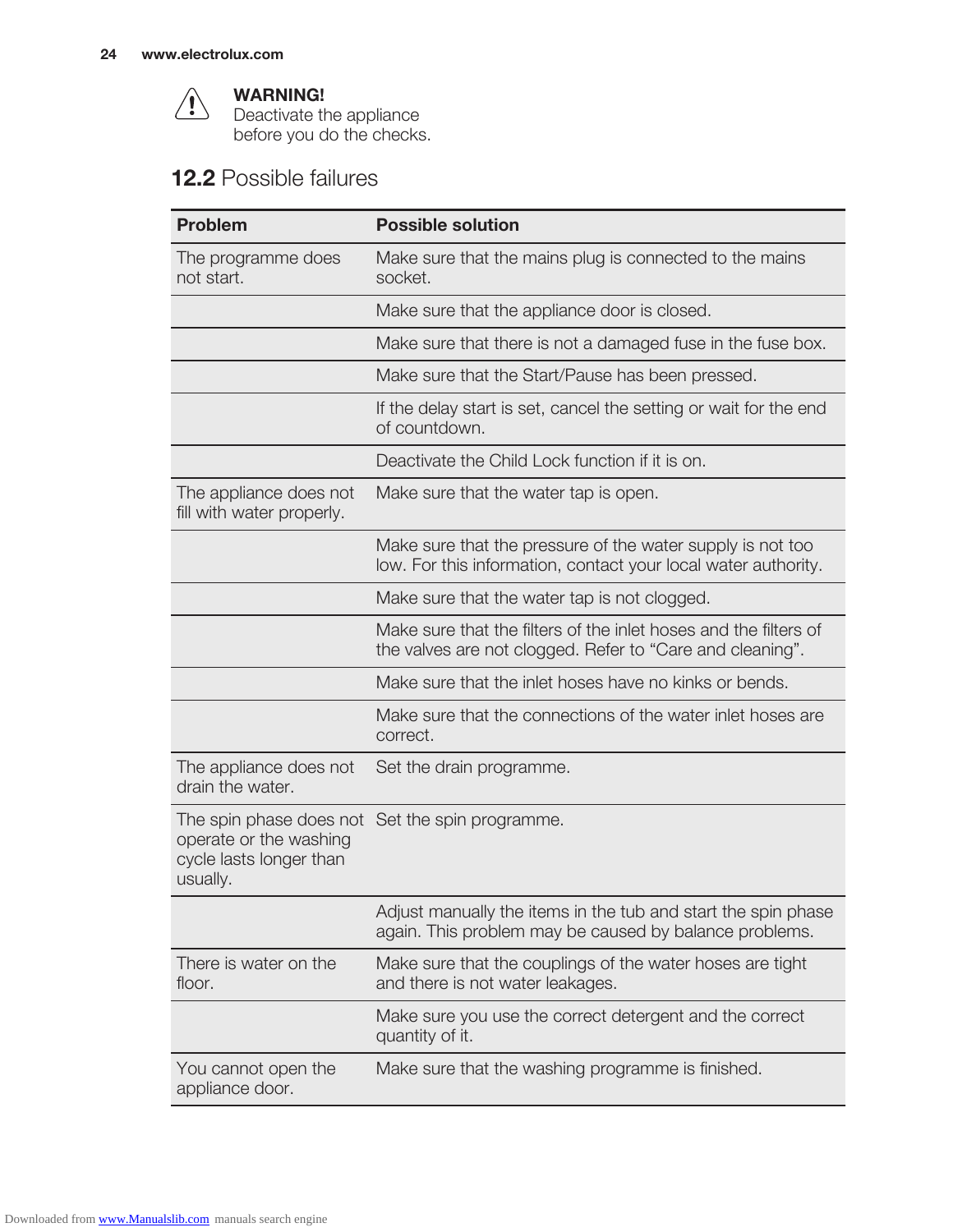| <b>Problem</b>                                   | <b>Possible solution</b>                                                                                                                                                             |  |  |
|--------------------------------------------------|--------------------------------------------------------------------------------------------------------------------------------------------------------------------------------------|--|--|
|                                                  | Set the drain or the spin programme if there is water in the<br>drum.                                                                                                                |  |  |
|                                                  | Make sure that the appliance receives electrical power.                                                                                                                              |  |  |
|                                                  | This problem may be caused by a failure of the appliance.<br>Contact the Authorised Service Centre. If you need to open<br>the door, please read carefully «Emergency door opening». |  |  |
| The appliance makes an<br>unusual noise.         | Make sure the levelling of the appliance is correct. Refer to<br>'Installation'.                                                                                                     |  |  |
|                                                  | Make sure that the packaging and/or the transit bolts are re-<br>moved. Refer to 'Installation'.                                                                                     |  |  |
|                                                  | Add more laundry in the drum. The load may be too small.                                                                                                                             |  |  |
| The cycle is shorter than<br>the time displayed. | The appliance calculates a new time according to the laundry<br>load. See the 'Consumption Values' chapter.                                                                          |  |  |
| The cycle is longer than<br>the time displayed.  | An unbalanced laundry load increases the duration time. This<br>is a normal behaviour of the appliance.                                                                              |  |  |
| The washing results are<br>not satisfactory.     | Increase the detergent quantity or use a different detergent.                                                                                                                        |  |  |
|                                                  | Use special products to remove the stubborn stains before<br>you wash the laundry.                                                                                                   |  |  |
|                                                  | Make sure that you set the correct temperature.                                                                                                                                      |  |  |
|                                                  | Decrease the laundry load.                                                                                                                                                           |  |  |
| You cannot set an op-<br>tion.                   | Make sure that you press only the wanted touch button(s).                                                                                                                            |  |  |
| The drum light does not<br>go on.                | Make sure that you activate the appliance. Refer to 'Daily<br>Use'.                                                                                                                  |  |  |

After the check, activate the appliance. The programme continues from the point of interruption.

If the problem occurs again, contact the Authorised Service Centre.

If the display shows other alarm codes. Deactivate and activate the appliance. If the problem continues, contact the Authorised Service Centre.

## 13. EMERGENCY DOOR OPENING

In case of power failure or appliance failure the appliance door remains locked. The washing programme continues, when the power is restored. If the door remains locked in case of failure, it is possible to open it using the emergency unlock feature.

 $\langle \bm{l} \rangle$ 

CAUTION!

Make sure that the water temperature and the laundry are not hot. Wait till they cool down, if necessary.

Before opening the door: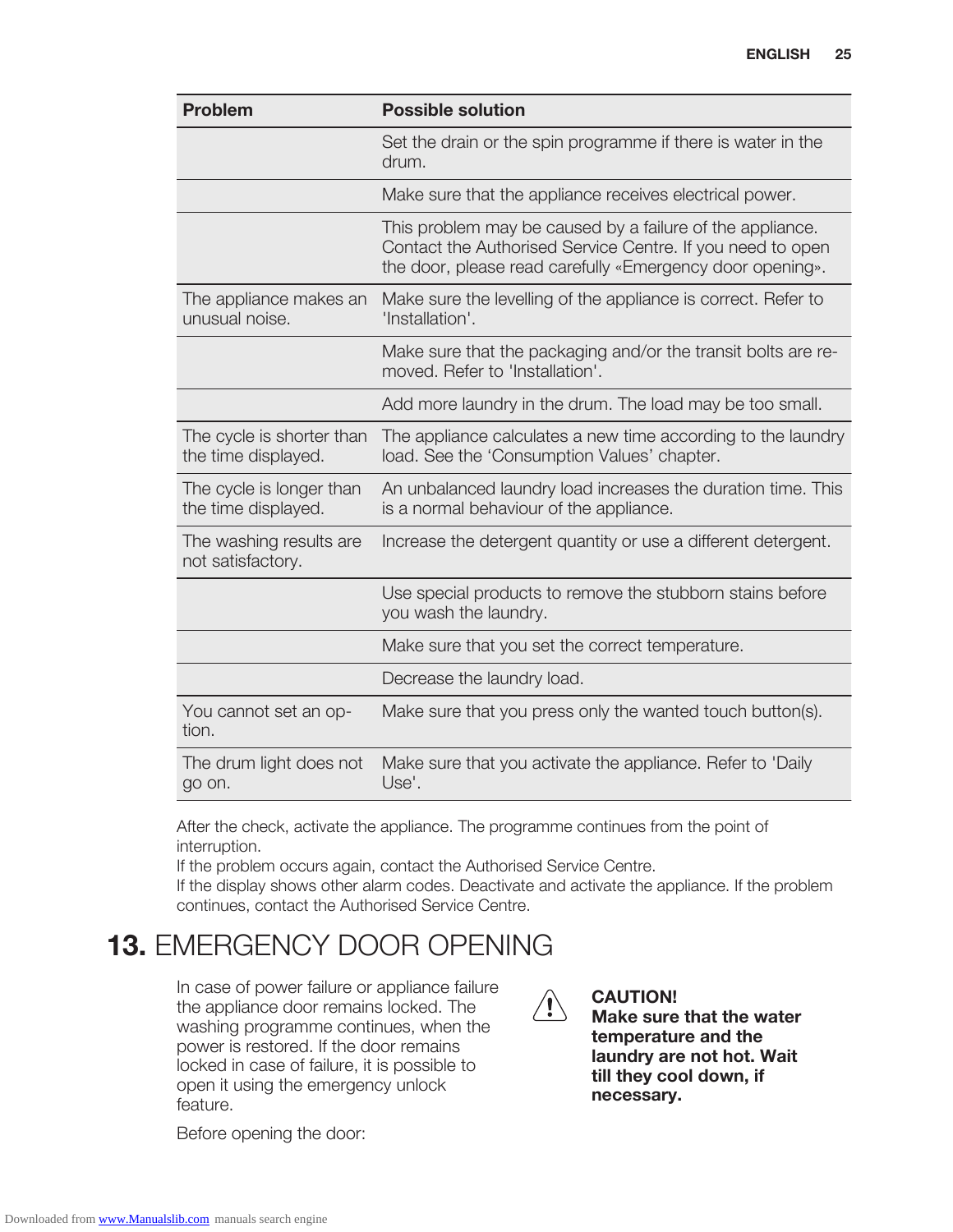CAUTION! Make sure that the drum is not rotating. Wait till the drum stops rotating, if necessary.

Make sure that the water  $\mathbf{i}$ level inside the drum is not too high. Proceed with an emergency drain, if necessary (refer to «Emergency drain» in «Care and cleaning» chapter).

To open the door, proceed as follows:

- **1.** Press the button  $\overline{O}$  to switch the appliance off.
- 2. Disconnect the mains plug from the mains socket.

## 14. TECHNICAL DATA

**3.** Open the filter flap.

4. Pull twice the emergency unlock trigger downward and open the appliance door.



- **5.** Take out the laundry and then close the appliance door.
- **6.** Close the filter flap.

| Dimension                                                                                                                                                                                   | Width/ Height/ Depth/<br>Total depth          | 600 mm/850 mm/605 mm/639<br>mm        |
|---------------------------------------------------------------------------------------------------------------------------------------------------------------------------------------------|-----------------------------------------------|---------------------------------------|
| Electrical connection                                                                                                                                                                       | Voltage<br>Overall power<br>Fuse<br>Frequency | 220-230 V<br>2200 W<br>13A<br>50 Hz   |
| Level of protection against ingress of solid parti-<br>cles and moisture ensured by the protective cov-<br>er, except where the low voltage equipment has<br>no protection against moisture |                                               | IPX4                                  |
| Water supply pressure                                                                                                                                                                       | Minimum<br>Maximum                            | 0,5 bar (0,05 MPa)<br>8 bar (0,8 MPa) |
| Emission sound pressure level in accordance with $\sigma$ 70 dB<br>EN ISO 11204/11203                                                                                                       |                                               |                                       |
| Water supply 1)                                                                                                                                                                             |                                               | Cold water<br>Hot water $2$           |
| Maximum Load                                                                                                                                                                                | Cotton                                        | 8 kg                                  |
| <b>Energy Efficiency Class</b>                                                                                                                                                              |                                               | $A_{+++}$                             |
| <b>Spin Speed</b>                                                                                                                                                                           | Maximum                                       | 1400 rpm                              |

1) Connect the water inlet hose to a water tap with a 3/4'' thread.

2) Make sure that the hot water temperature of your domestic system is not more than 55 °C.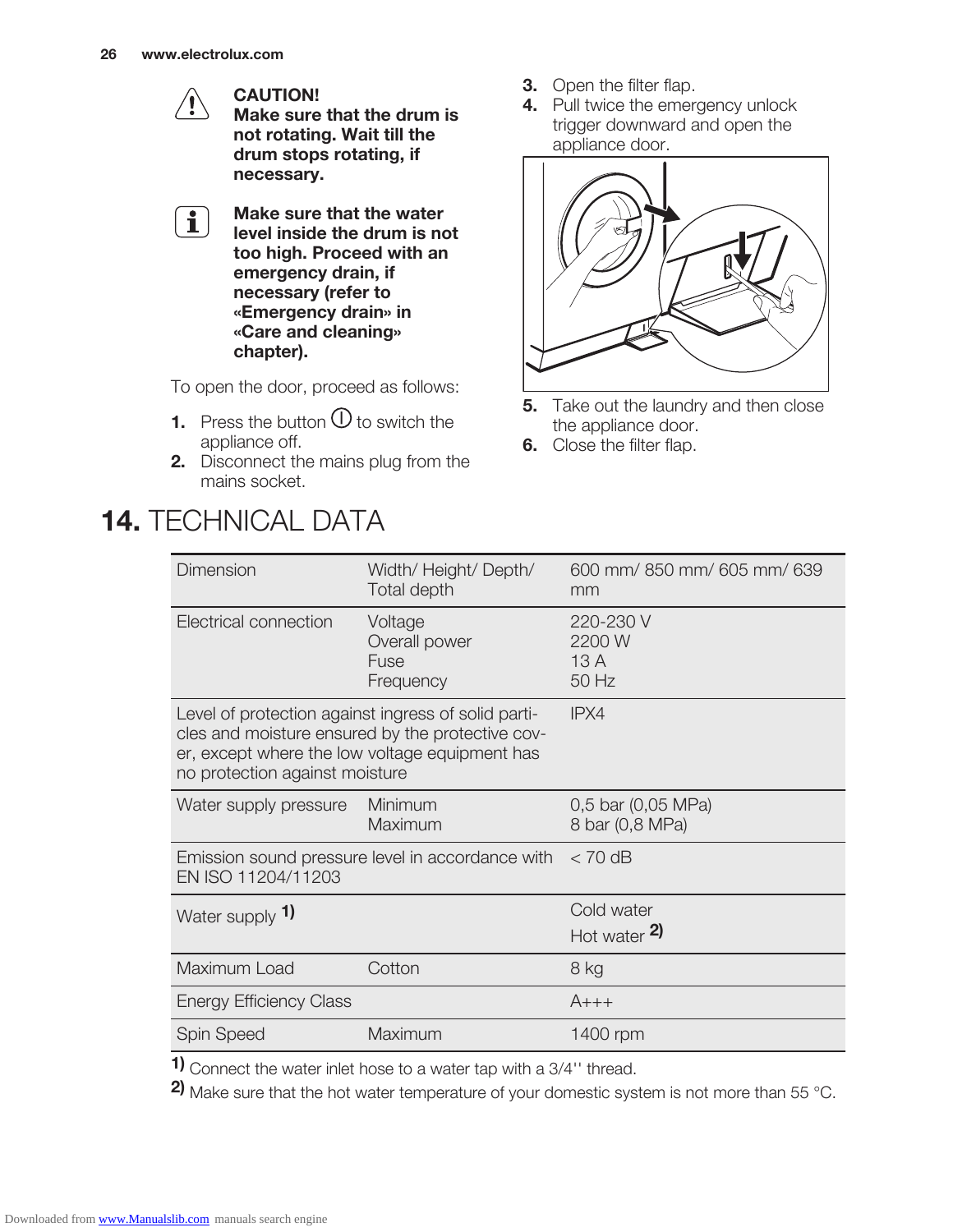## 15. ENVIRONMENT CONCERNS

Recycle the materials with the symbol  $\zeta$ . Put the packaging in applicable containers to recycle it. Help protect the environment and human health and to recycle waste of electrical and electronic appliances. Do

not dispose appliances marked with the symbol  $\mathbb{\underline{X}}$  with the household waste. Return the product to your local recycling facility or contact your municipal office.